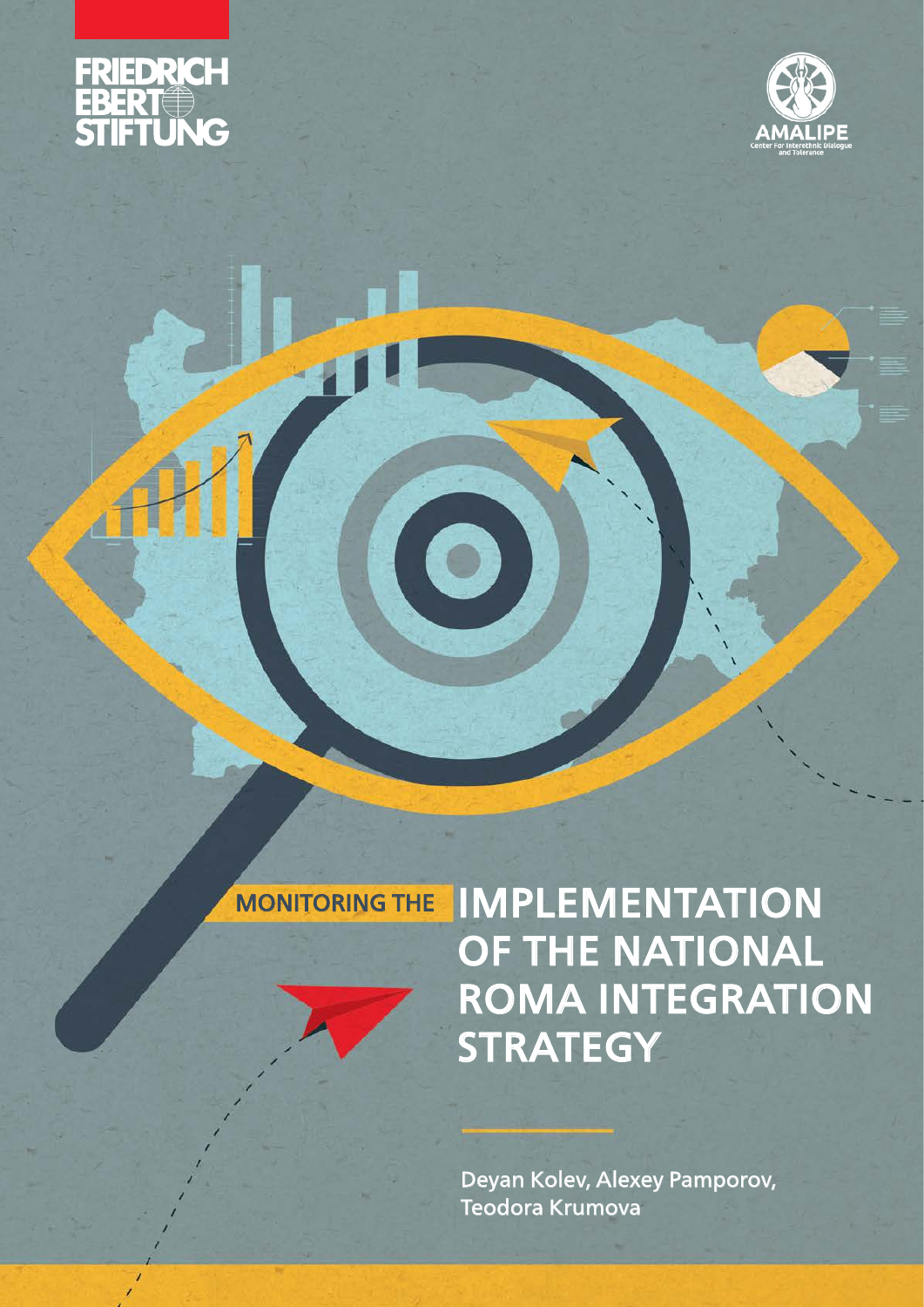## **CONTENTS**

|                | <b>INTRODUCTION</b>                                                              | 2  |
|----------------|----------------------------------------------------------------------------------|----|
| 1.             | <b>ROMA IN BULGARIA</b>                                                          | 3  |
| $\mathbf{2}$ . | <b>ROMA INTEGRATION POLICIES BEFORE THE NRIS</b>                                 | 4  |
| З.             | <b>NATIONAL ROMA INTEGRATION STRATEGY</b><br>OF THE REPUBLIC OF BULGARIA         | 5  |
| 4.             | <b>NATIONAL ROMA INTEGRATION</b><br><b>STRATEGY IMPLEMENTATION</b>               | 8  |
| 4.1<br>4.2     | Institutional framework at national and local level 8                            |    |
| 5.             | <b>NATIONAL ROMA INTEGRATION STRATEGY</b><br><b>IMPLEMENTATION BY PRIORITIES</b> | 12 |
| 6.             | <b>MAIN CONCLUSIONS</b>                                                          | 17 |
|                |                                                                                  |    |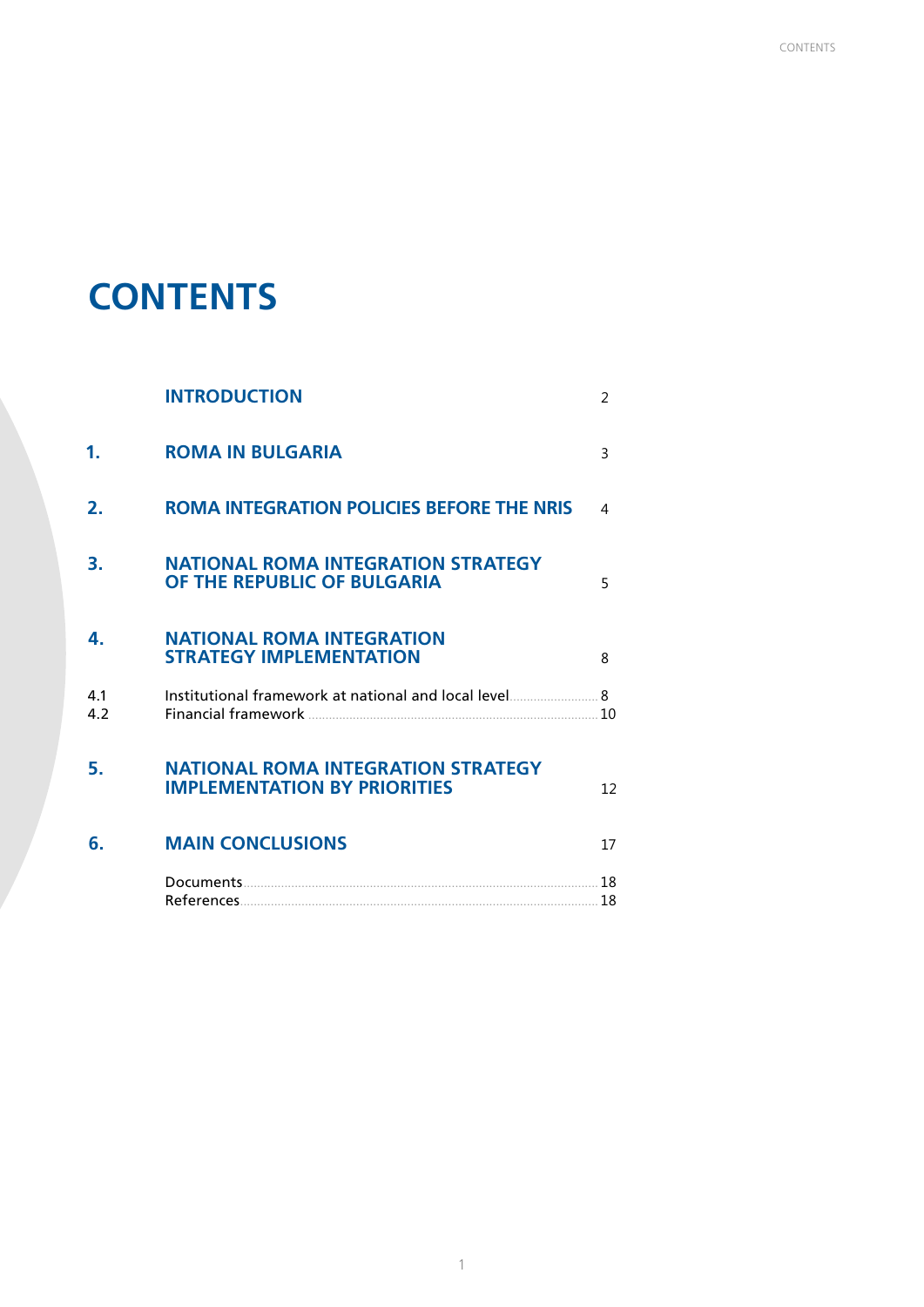## **INTRODUCTION**

A decade is too short a period to achieve a major change in a complex social process such as equal Roma integration. At the same time a decade is quite enough to check and analyse the relevance, efficiency, and effectiveness of a strategic document such as the National Roma Integration Strategy of the Republic of Bulgaria. The end of 2020 was the formal end of the period set out in the said strategic document as well as an occasion to focus on its continuation in connection with the necessary changes.

This analysis aims to contribute to the assessment of the final National Roma Integration Strategy and its

implementation in terms of the necessary changes in the new document on Roma equality, inclusion, and participation. The analysis complements and does not replace the existing reports evaluating the National Strategy, i.e., the Civil Monitoring Reports on the Implementation of the National Roma Integration Strategy in Bulgaria prepared by a broad coalition of leading Roma NGOs, and the Evaluation of Roma Integration Policies 2012–2019 developed by the Institute of Philosophy and Sociology at the Bulgarian Academy of Sciences.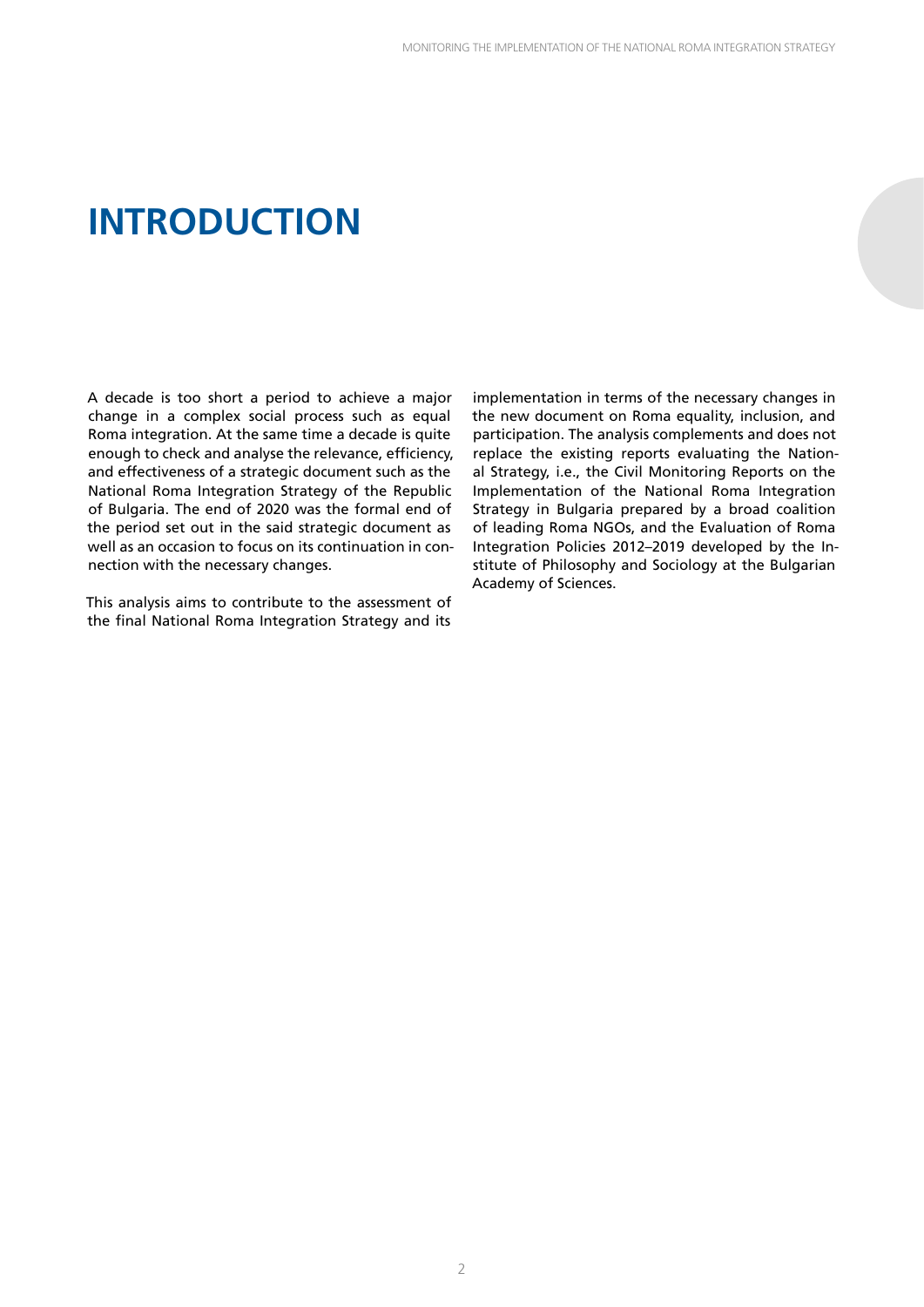# **1 ROMA IN BULGARIA**

Bulgaria is one of the countries with the largest Roma population according to the broad definition adopted by the European Commission**<sup>1</sup>** . The exact number of Roma is difficult to determine and varies precisely because of the heterogeneous nature of the population. In this regard, the tools used in Bulgaria for conducting a census of the country's population are not well-adapted to the specifics of this population and many respondents prefer to identify themselves as Turks, Bulgarians, Vlachs, and others or not declare their ethnicity (especially in cases of mixed marriages and de facto multiple ethnicity). During the 2001 census 370,908 people identified themselves as Roma and in the 2011 census their number was 325,343, representing approximately 4.9% of the country's population**<sup>2</sup>** . However, some international and Bulgarian researchers estimated the number of Roma in Bulgaria at around 800,000 in the early 1990s. Although this estimate is a matter of academic debate because it was based on unofficial police estimates of the "Gypsy population" before 1989, the European Union's Framework for National Roma Integration Strategies has a similar number of Roma in the country, having in mind that the discriminatory attitude of the macrosociety towards the residents of segregated residential areas is similar, regardless of the self-determination of the people in them**<sup>3</sup>** . If we accept such an estimate as true, it will mean that Bulgaria is the country with the highest share of Roma population in Europe.

The factual difference between the number and the relative share of the communities defined by the surrounding population as Gypsies / Roma and the formal number of people identifying themselves as Roma during the census is a phenomenon that occurs in other European countries, too. The reasons for this vary, but in Bulgaria at least three relatively significant factors can be identified:

1. Approximately 10% of the Bulgarian citizens refused to self-identify ethnically during the last census in 2011. This was a relatively large share of the population (in practice twice as high as the share of self-identified Roma). The fact requires that the data on the ethnic structure of the Bulgarian population be carefully considered, as the representatives of some ethnic minorities and families resulting from ethnically mixed marriages may have remained outside the census. The statistical analyses made after the census clearly showed that the people who did not self-identify did not only/mainly come from the Roma communities, but there were undoubtedly districts where the Roma (especially those who did not speak Romani) had the largest share in the population.

2. Many Roma living in Bulgaria belong to specific subgroups that do not speak Romani but use Bulgarian, Turkish or Romanian as their mother tongue. Traditionally, these communities have a preferred non-Roma self-consciousness, and during the census identify themselves as Turks, Bulgarians, Vlachs, and others. According to expert estimates, the number of Turkish-speaking Roma identifying themselves as *millet* is about 200-300\_thousand people, and in some cities they live in numerous segregated neighbourhoods. For example, in Stolipinovo, Sheker Mahala and Arman Mahala in Plovdiv over 90% of the residents belong to the millet group and identify themselves as Turks in the census. Tens of thousands of people belong to the Rudari group, i.e., the Romanian-speaking Roma, and according to some estimates about 150,000 Roma speak Bulgarian as their mother tongue and identify themselves as Bulgarians in the census.

3. The third important factor is the fact that some educated Roma and Roma with higher social status prefer to hide their ethnic identity and refuse to publicly declare themselves as Roma. The reason is that in some parts of the country there is institutional discrimination and deep public prejudice, which would negatively affect both their careers and the educational integration of their children.

The definition covers the following communities: Roma (i.e., Romanes speakers), Sinti, Kale, Romanicheli, Boyash (or Rudari) Ashkali, Gyuptsi, Yenish, Dom, Lom, Roma, and Abadal, as well as nomadic populations (Chergari, Gypsy, Kamminanti, etc.). In view of the Bulgarian context, the aggregate of communities with different ethnonyms includes Roma, Millet, Rudari / Ludari, Gyuptsi, Tsutsumani, Sarhatsi, Karastanchovtsi, Dale, Demirdzhii, Dzhorevtsi, etc.

<https://www.nsi.bg/census2011/pagebg2.php?p2=175&sp2=190> 3 [https://eur-lex.europa.eu/legal-content/en/](https://eur-lex.europa.eu/legal-content/en/ALL/?uri=CELEX%3A52011DC0173)

[ALL/?uri=CELEX%3A52011DC0173](https://eur-lex.europa.eu/legal-content/en/ALL/?uri=CELEX%3A52011DC0173)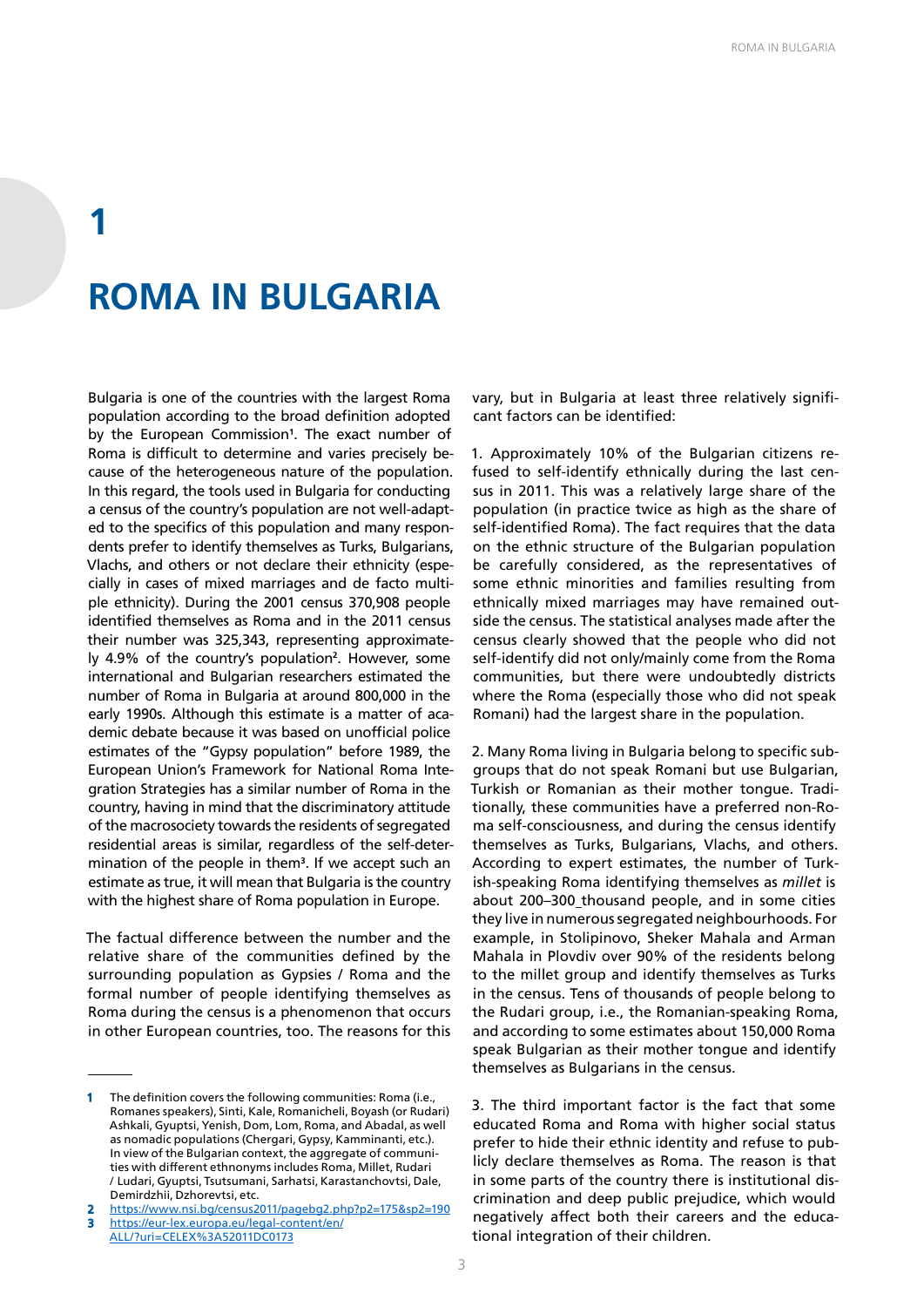### **ROMA INTEGRATION POLICIES BEFORE THE NRIS**<sup>4</sup>

The attempts to formulate a comprehensive national Roma integration policy and establish a normative, institutional and financial framework for the implementation of such a policy began in the mid-1990s. The Euro-Atlantic perspective, i.e., Bulgaria's application for NATO and EU membership, accelerated the process and several political documents for Roma integration (strategies, programs, and plans) were adopted and measures were taken to increase the administrative capacity to implement the documents. This stage began in 1999 when the first Framework Program for Equal Integration of Roma into Bulgarian Society was adopted and ended with the Bulgaria's accession to the European Union. The main driving factors were both internal (pressure from the civil society – primarily human rights organizations, Roma, and pro-Roma organizations) and external (related to the requirements set for Bulgaria in the negotiation process). As a result, on the eve of the official accession to the EU, Bulgaria had some of the necessary prerequisites for the formulation and implementation of a comprehensive policy for Roma integration, such as:

■ **Adopted Roma integration documents:** comprehensive policy documents (Framework Program for Equal Integration of Roma into Bulgarian Society and Action Plan for the Decade of Roma Inclusion) as well as sectoral strategies for educational, health, and housing integration. For the most part, these documents were adopted by consensus, after discussions with the civil society

and interested institutions, and Roma NGOs were actively involved in their development**<sup>5</sup>** . The problem in this case is the lack of real implementation. *"It is widely believed among many Roma activists that the regulatory framework is relatively good, but its implementation is facing problems***<sup>6</sup>** *"*.

- **Public institutions with a mandate to coordinate activities for Roma integration:** The executive institutions have the authority to consult the formulation and implementation of integration policies with the civil sector and ethnic minority organizations (the National Council for Cooperation on Ethnic and Demographic Issues and the Ethnic and Demographic Issues Directorate at the Administration of the Council of Ministers). Although these institutions have relatively limited powers and are a source of public tension, they are a step forward in building an institutional framework for Roma integration.
- Legislation and institutions in the field of anti-dis**crimination:** The Protection Against Discrimination Act meets the highest European standards, including the protection against discrimination on ethnic grounds. The established Commission for Protection Against Discrimination is an institution with a serious mandate, elected by the National Assembly, and having its own regional representatives, etc. In the first years of its work the commission considered and resolved numerous cases of ethnic discrimination.

<sup>5</sup> For example, the Framework Program for Equal Integration of Roma into Bulgarian Society was signed by 56 Roma organizations, parties, and activists: a review of signatories shows that all active Roma members of the public in 1998-99 were among them. See: [http://www.ncedi.government.bg/7.](http://www.ncedi.government.bg/7.RPRIRBO-sporasumenie.htm) [RPRIRBO-sporasumenie.htm](http://www.ncedi.government.bg/7.RPRIRBO-sporasumenie.htm)

Kolev, D. et all. Annual Report on the Implementation of the Policies Aimed at Roma Integration in Bulgaria – 2006, p. 34. Veliko Tarnovo, 2007. Available at: [http://www.amalipe.com/](http://www.amalipe.com/files/publications/080108_Doklad-bg.pdf) [files/publications/080108\\_Doklad-bg.pdf](http://www.amalipe.com/files/publications/080108_Doklad-bg.pdf)

<sup>4</sup> The full name of the document is *National Roma Integration Strategy of the Republic of Bulgaria*.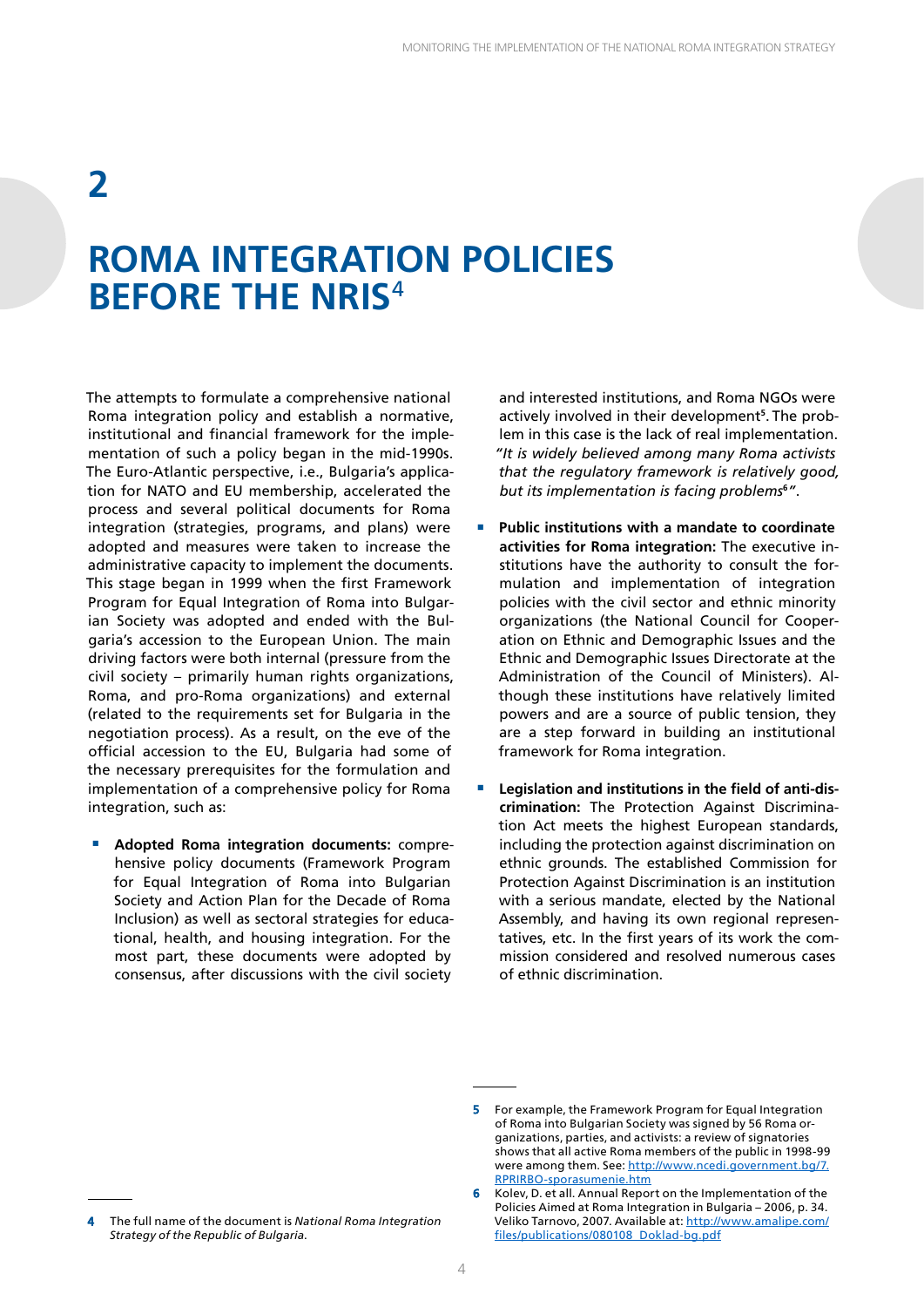### **NATIONAL ROMA INTEGRATION STRATEGY OF THE REPUBLIC OF BULGARIA**

On 5 April 2011 the European Commission announced An EU Framework for National Roma Integration Strategies**<sup>7</sup>** . After consultations with non-governmental organizations, which took place in the second half of 2011, the Council of Ministers adopted the National Roma Integration Strategy of the Republic of Bulgaria (NRIS) and Action Plan (AP) on 21 December 2011. Following the request of the Roma non-governmental organizations, the strategy was proposed to the Parliament and approved by a Decision of the National Assembly of 1 March 2012**<sup>8</sup>** . Thus, the NRIS became the first document on Roma integration in Bulgaria approved by the National Assembly, which was an important achievement (all previous documents were approved by decisions of the Council of Ministers, the relevant Minister or, in the best case, by a Decree of the Council of Ministers). Thus, the strategy could oblige and engage a wider range of institutions in its implementation, such as municipalities, etc.

The strategy contained a rich statistical analysis of the current situation by sectors, vision, principles, goal, and priority objectives in 6 sectoral areas, implementation mechanisms and monitoring. The strategic goal of the NRIS was defined as *"Creating conditions for equal integration of Roma and Bulgarian citizens in vulnerable positions from other ethnic groups into public and economic life by ensuring equal opportunities and equal access to rights, goods, products and services, participation in all spheres of society, and improving the quality of life, while respecting the principles of equality and non-discrimination***<sup>9</sup>** .*"* The six priority areas under the NRIS were education, employment, healthcare, housing, rule of law and non-discrimination, and culture and media. In addition to the strategic part, the new document was accompanied by an Action Plan, which outlined the measures, responsible institutions, and funding.

The process of drafting the NRIS was inclusive and Roma organizations participated on an equal footing with the relevant institutions. For example, the Order of the Prime Minister on the formation of an Interdepartmental Working Group to prepare the proposal for a new document (P-185 / 22.07.2011) included 22 representatives of non-governmental organizations (out of a total of 53 participants in the group). Roma NGOs organized four national conferences on the strategy's various priorities (in Sliven, Stara Zagora, Vratsa, and Lom**<sup>10</sup>**), and dozens of organizations from across the country took part in the final discussion in Sofia on 14 November**<sup>11</sup>**.

The overall assessment by Roma NGOs and independent experts involved in the development of the NRIS was summarized in an opinion published in a civil report on the implementation of the Strategy in the period 2012–2014: *"It (NRIS) is a step forward: the Strategy demonstrates the political will to bring the integration policy higher on the agenda of the Bulgarian government and sets out an appropriate strategic approach and guidelines for action. In this context, the NRIS continues and develops the strengths of the previous documents for Roma integration adopted by three Bulgarian governments. At the same time the Strategy does not propose a change in the institutional infrastructure of Roma integration policies or in the monitoring and evaluation mechanisms that have proven ineffective in previous years. Important chances have been missed in this direction and must be compensated. The added value of the Action Plan is minimal due to the lack of financial resources for most of the activities and the lack of new activities other than those currently underway. The plan is inconsistent: some of its parts are relatively detailed in terms of activities, unlike others which are modest and formal. The PD seems to be an explanatory rather than* 

- 7 [https://eur-lex.europa.eu/legal-content/en/](https://eur-lex.europa.eu/legal-content/en/ALL/?uri=CELEX%3A52011DC0173) [ALL/?uri=CELEX%3A52011DC0173](https://eur-lex.europa.eu/legal-content/en/ALL/?uri=CELEX%3A52011DC0173)
- See more information at: [http://www.amalipe.com/index.](http://www.amalipe.com/index.php?nav=news&id=1101&lang=2) [php?nav=news&id=1101&lang=2](http://www.amalipe.com/index.php?nav=news&id=1101&lang=2)
- 9 National Roma Integration Strategy of the Republic of Bulgaria, p.9. Available at: <http://nccedi.government.bg/page.php?category=35&id=1741>

<sup>10</sup> The events were organized by Amalipe Centre, Roma Academy of Culture and Education, Sliven; World Without Borders Association, Stara Zagora; New Road Association, Hayredin; and Roma Foundation, Lom.

<sup>11</sup> Organized by the National Council for Cooperation on Ethnic and Integration Issues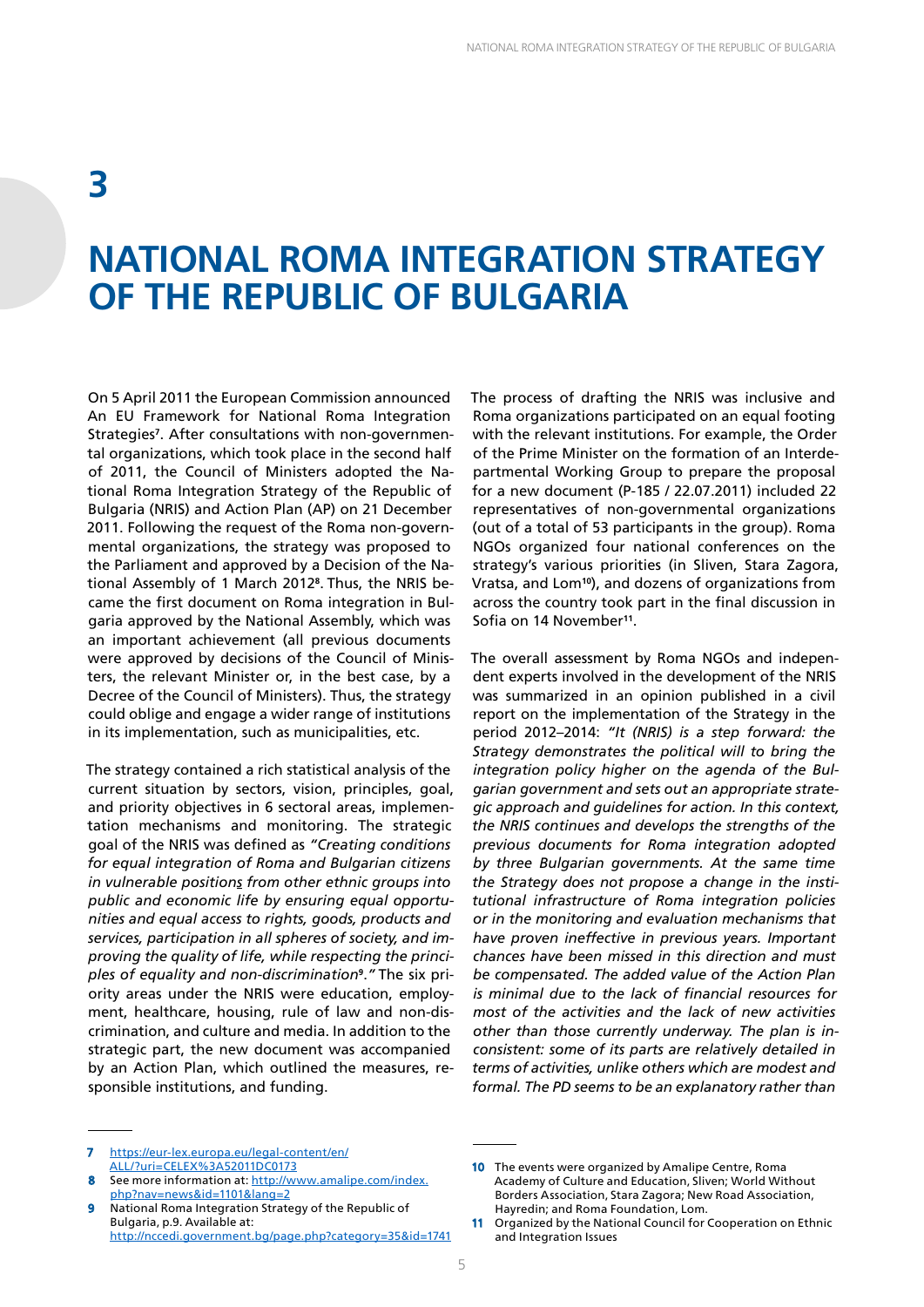*a planning document: it describes what is currently being done rather than planning new activities***<sup>12</sup>**.*"*

The national strategy can be analysed through the prism of several important characteristics:

#### ■ **Realistic national goals and priorities**

The Strategy Paper implemented an approach that followed principle 2 - Explicit but not exclusive focus - of the ten basic principles for Roma inclusion approved by the Council of the European Union. It set national goals in the six priority areas of public policies, which were a continuation of the main priorities of the existing documents on Roma integration and were recognized by the stakeholders working for Roma integration. An exception was the Employment priority area, in which the proposal of Roma and non-Roma organizations (such as UNICEF, the National Network for Children, and others) to expand the scope of public policies and reformulate the priority as Employment and Social Inclusion remained unaccepted.

#### ■ *Reaffirming the old institutional implementation framework*

Part VII of the NRIS - Integration Policy Implementation Mechanisms - confirmed the existing institutional framework and division of responsibilities. The executive institutions retained the role of managing the integration policy in specific areas (for example, the Ministry of Education was responsible for educational integration, etc.), and the coordinating role of the National Council for Cooperation on Ethnic and Integration Issues was also strengthened. The strategy called for *"building and maintaining the necessary administrative capacity in key responsible institutions"*, which was an obvious need given the lack of any administrative infrastructure dealing with Roma integration in key ministries. As of 2011 and currently, no ministry has had an administrative unit**<sup>13</sup>** dealing with Roma integration, and the task has been assigned to one expert, among several other responsibilities**<sup>14</sup>**. As a partial exception, we can mention the Centre for Educational Integration of Children and Students from Ethnic Minorities. It is an independent structure whose task is to raise and allocate funds between schools and kindergartens for the implementation of educational integration policies without having the functions to define the policies.

The lack of a specialized administrative unit responsible for integration policies is undoubtedly an ineffective approach. However, the strategy did not require a change in the current situation; on the contrary, it even left the option to continue the same model of work. In particular, the Strategy envisaged too much variety of administrative infrastructure related to Roma integration, namely "delegation of certain responsibilities to directorates, branches, units or experts, or formation of specialized units". This summarized all possible cases and essentially did not offer anything, nor did it provide for a minimum standard.

The same part of the NRIS envisaged *"involvement of municipalities in the implementation of the integration policy"*, which was an important requirement in a positive direction given that until 2011 the municipal authorities would stay away from the policy of Roma integration, the latter considered to be the responsibility of the central government. However, the Strategy did not provide for the mandatory requirement for special administrative support at the municipal level, stating that the formation of the necessary administrative capacity in the structures of municipal administrations could be done "by delegating certain functions to directorates, branches, units, and specialists responsible for the integration policy". There was also no clear requirement to appoint experts/specialists on ethnic issues: this was recommended in case of identified need. I.e., here, too, the Strategy offered nothing different from what had existed so far.

The NRIS strengthened the institutional infrastructure for Roma integration at the central and municipal levels without developing it in one of two possible directions: creation of a body / institution with management functions (not only coordinating ones) or formation of administrative units dealing mainly with the integration of Roma in key institutions. The lack of appropriate administrative support determines three possible options for the implementation of the NRIS: formal implementation or even no implementation; strengthening the role of municipalities, non-governmental organizations, and other stakeholders in initiating and implementing Roma integration activities; changes in the administrative infrastructure not foreseen in the Strategy.

#### ■ *Poor monitoring*

The Implementation Monitoring chapter was extremely short and in fact equated the concept of monitoring and evaluation with the so-called "administrative monitoring", which was a record of the activities carried out rather than an actual evaluation and control procedure with a view to more efficient and sustainable implementation. Although NGOs and experts raised several proposals to introduce additional independent monitoring and evaluation mechanisms, they

<sup>12</sup> Kolev, D., T. Krumova, M. Ilieva, and Sp. Petrova, Civil Assessment of the Implementation of the National Roma Integration Strategy 2012-2014, pp. 7-8. Plovdiv, 2015. Available at: [http://amalipe.com/files/publications/](http://amalipe.com/files/publications/Grajdanska%20ocenka.pdf) [Grajdanska%20ocenka.pdf](http://amalipe.com/files/publications/Grajdanska%20ocenka.pdf)

<sup>13</sup> Such units at a lower administrative level – departments – existed in the Ministry of Education and the Ministry of Labour and Social Policy. They were disbanded in March 2009 and April 2011, respectively.

<sup>14</sup> This is currently the case with the Ministry of Education, the Ministry of Culture, the Ministry of Labour and Social Policy, the Ministry of Regional Development, the Ministry of Health, and the Employment Agency.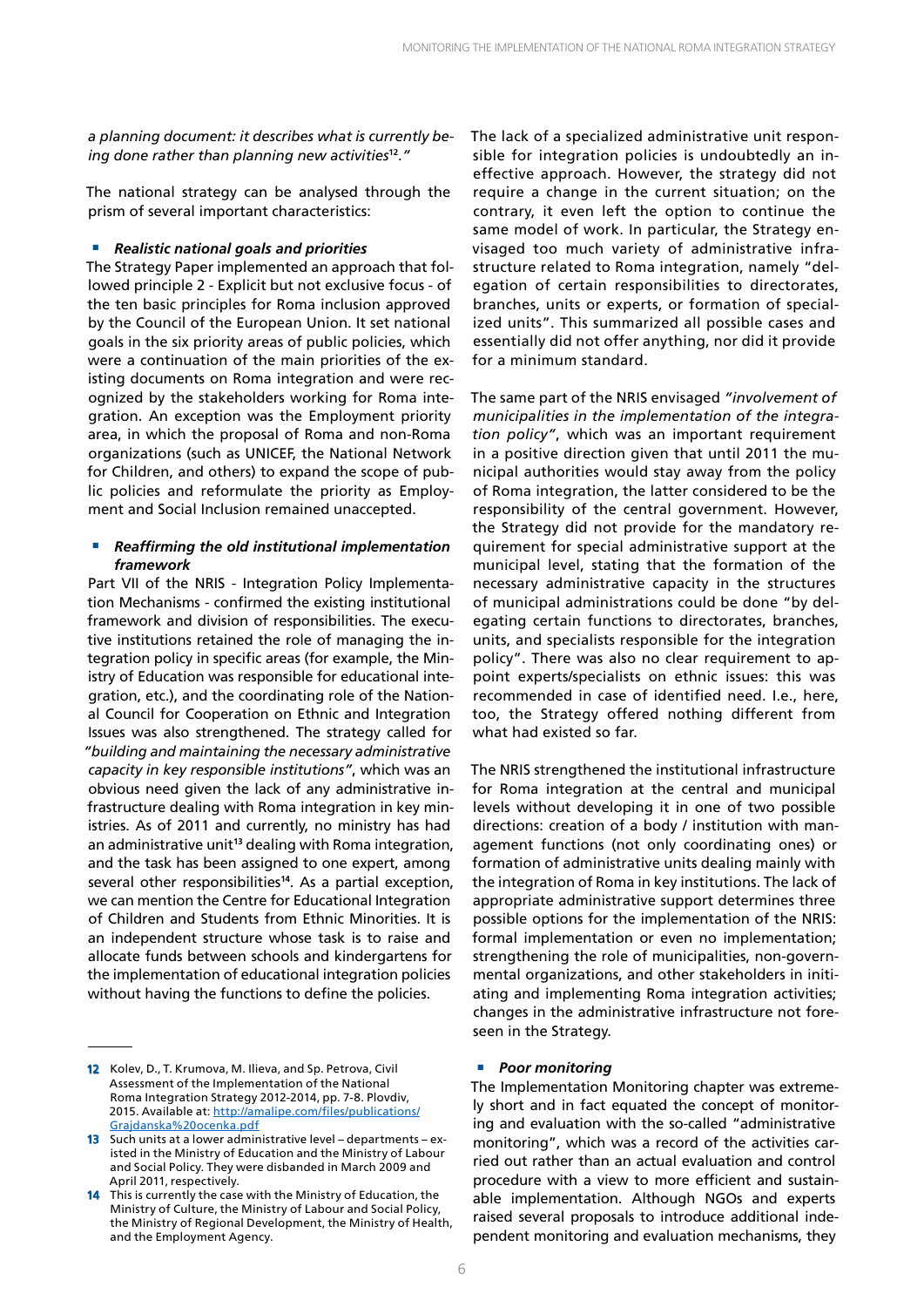were not included in the final version. The impact assessment indicators included in the PD, in many cases, did not actually measure the impact, but represented a summary report of the activity, which essentially had no indicative value to the target groups of the activity.

An indirect assessment of the serious weaknesses in the envisaged monitoring mechanism was also given by the European Commission, which subsequently proposed the establishment of a special system for monitoring the implementation of the National Roma Integration Strategy with funds from the Human Resources Development Operational Program. This was set as a precondition for the implementation of the new programs co-financed by the European Social Fund. However, the lack of administrative capacity in public institutions was also reflected in this aspect, as the reports of the municipalities and ministries in many cases did not follow the monitoring system protocol (since it was additionally introduced and was not a technical part of the strategy).

#### ■ *National Assembly Decision*

The most important positive aspect of the NRIS is that it was adopted by a decision of the National Assembly. This was one of the main demands made by the Roma organizations participating in the consultation process in mid-October 2011**15**. The approval of the Parliament not only demonstrated a strong political will to put the integration of the Roma in a more prominent place on the agenda of the Bulgarian society, but also provided an opportunity to engage a wide range of institutions in its implementation. The decision of the National Assembly may involve the municipal authorities, the national ombudsman, and other institutions apart from the executive branch. This could open up a wide range of new opportunities for the NRIS.

In addition, the approval of the National Strategy by the National Assembly provided an opportunity for monitoring and evaluation of its implementation outside the framework of the Administrative Monitoring. It was envisaged that the Government will submit a report on the implementation of the National Strategy every year in the National Assembly and the latter will decide on the report. This was an opportunity for the implementation of the integration policy to be discussed by the legislature, with all accompanying risks.

#### ■ *Action plan*

The existence of an Action Plan was an extremely positive fact. This was an opportunity to plan a comprehensive program of activities with funding, deadlines, and administrative responsibilities for the implementation of the NRIS. Through the action plan approved by Decision No. 1 of the Council of Ministers dd. 05.01.2012 the strategic goals set out in the Strategy could be turned into more specific tasks and very specific activities. In practice, this was rather not the case. The Plan approved in 2011 did not envisage any new activities, but only summarized what the relevant ministries were already implementing – in most cases without any connection to the integration policy. Most of the priority areas were not supported by specific funding or this was the funding approved before the development of the NRIS and without any connection to its adoption and implementation. *In this respect, the added value of the Strategy and Action Plan was very limited.*

For most of the activities provided in the PD there was no funding provided: in the "Financing" column there was either an empty field, or *"no funding required"*, or *"from own budgets"*. In fact, out of the 120 activities included in the Plan, 71 did not have any targeted funding provided.

| Priority area            | <b>Number of activities</b> | With provided funding | Without provided funding |
|--------------------------|-----------------------------|-----------------------|--------------------------|
| <b>Education</b>         | 40                          | 13                    | 27                       |
| Healthcare               | 39                          | 27                    | 12                       |
| Employment               |                             |                       | 8                        |
| <b>Housing</b>           | 18                          | 6                     | 12                       |
| <b>Rule of law</b>       |                             |                       | 4                        |
| <b>Culture and media</b> |                             |                       | 8                        |

15 See [http://www.amalipe.com/index.](http://www.amalipe.com/index.php?nav=news&id=935&lang=1) [php?nav=news&id=935&lang=1](http://www.amalipe.com/index.php?nav=news&id=935&lang=1)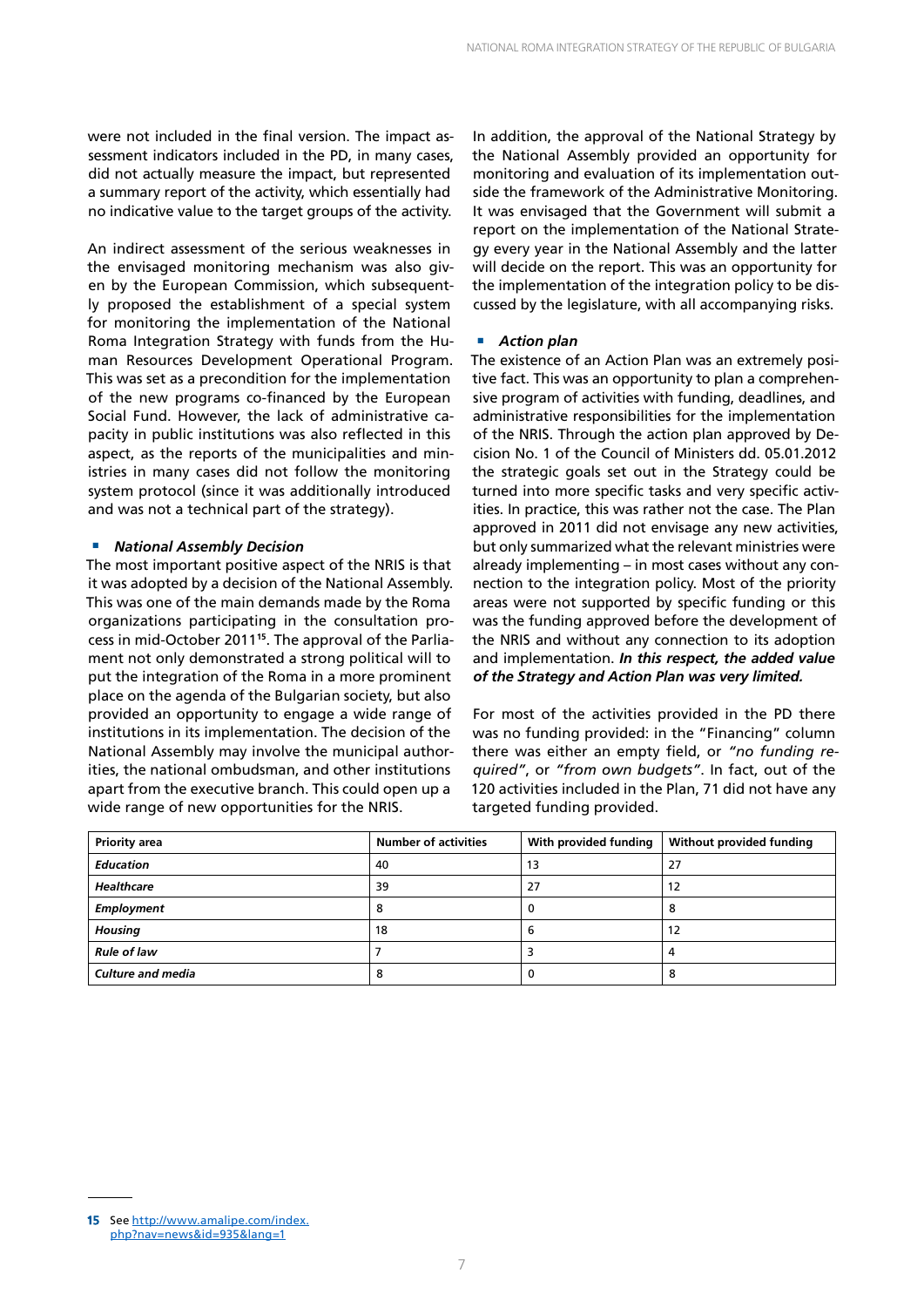### **NATIONAL ROMA INTEGRATION STRATEGY IMPLEMENTATION**

The implementation of the National Roma Integration Strategy of the Republic of Bulgaria is yet to be analysed from different points of view. In general, the opinion that the NRIS has not significantly changed the implementation of the integration policies is shared by most stakeholders. The Civil Monitoring Reports on the Implementation of the National Roma Integration Strategy as well as three consecutive reports from various institutes of the Bulgarian Academy of Sciences in 2018, 2019, and 2020 analysed the main aspects of the implementation of the strategic document by priority areas. For this reason, the current analysis focuses on the change / lack of change in the institutional and financial framework for the implementation of the NRIS.

#### **4.1 INSTITUTIONAL FRAMEWORK AT NATIONAL AND LOCAL LEVEL**

As mentioned above, the National Strategy reiterated the existing division of responsibilities in the implementation of the integration policies at the national level. The line ministries, such as the Ministry of Education and Science, the Ministry of Health, etc., have managerial powers and responsibility for the implementation of the relevant aspect of the integration policy. The coordination of the line ministries is carried out by the National Council for Cooperation on Ethnic and Integration Issues chaired by a Deputy Prime Minister. The Council also has an obligation to consult the civil sector on the implementation of the integration policies. In addition, the National Strategy wishes to build the necessary administrative capacity without requiring this or determining in what form it should be implemented.

The past ten years have seen stagnation and even a deterioration of the institutional framework at the national level. The stagnation is primarily related to the formation of the necessary administrative capacity in the line ministries. In none of them the capacity has increased as compared to 2011. No departments, directorates or other units have been formed with basic powers to implement the relevant policy for the integration of Roma, minorities, or vulnerable groups.

At some point there was even a danger that the situation will worsen due to the attempts to transform the Centre for Educational Integration of Children and Students from Ethnic Minorities into a structure for the support of the educational integration of a wider group, including Bulgarians abroad. The latter would lead to the loss of the specifics of work with ethnic minorities in the activities of the Centre. The danger was not realized, including due to the reaction of the Roma organizations participating in the Management Board of the Centre.

*Deterioration was noted in the activities of the NCCEII, especially in its advisory functions to civil society organizations. Analysing this deterioration, we should point out that serious doubts about the council's ability to perform its coordinating and advisory functions have existed since its inception.* According to the Civil Monitoring Report on the Implementation of the NRIS, "The main weaknesses of the NCCEII are:

- The structure of the NCCEII and its powers do not allow for the actual implementation of a consultative and coordination process, as the Council does not function in essence: it does not have any managerial competences for decision-making; the participation of NGOs is limited and not based on clear criteria, etc.
- The NCCEII Secretariat, which is also the National Contact Point, is in dire need of capacity building and recruitment of new staff, including Roma experts, with a view to expanding its composition and mandate. Currently, the entire composition of the Secretariat consists of 4 people, one of whom is a secretary with senior functions. None of the employees of the Secretariat is of Roma origin.

Since 2013 the activities of the National Council for Cooperation on Ethnic and Integration Issues have been boycotted by several Roma organizations**<sup>16</sup>**, which left

<sup>16</sup> 30 Roma organizations complained to Zinaida Zlatanova. Available at: [http://btvnovinite.bg/article/bulgaria/politika/30-romski](http://btvnovinite.bg/article/bulgaria/politika/30-romski-organizatsii-se-oplakaha-na-zinaida-zlatanova.html)[organizatsii-se-oplakaha-na-zinaida-zlatanova.html](http://btvnovinite.bg/article/bulgaria/politika/30-romski-organizatsii-se-oplakaha-na-zinaida-zlatanova.html)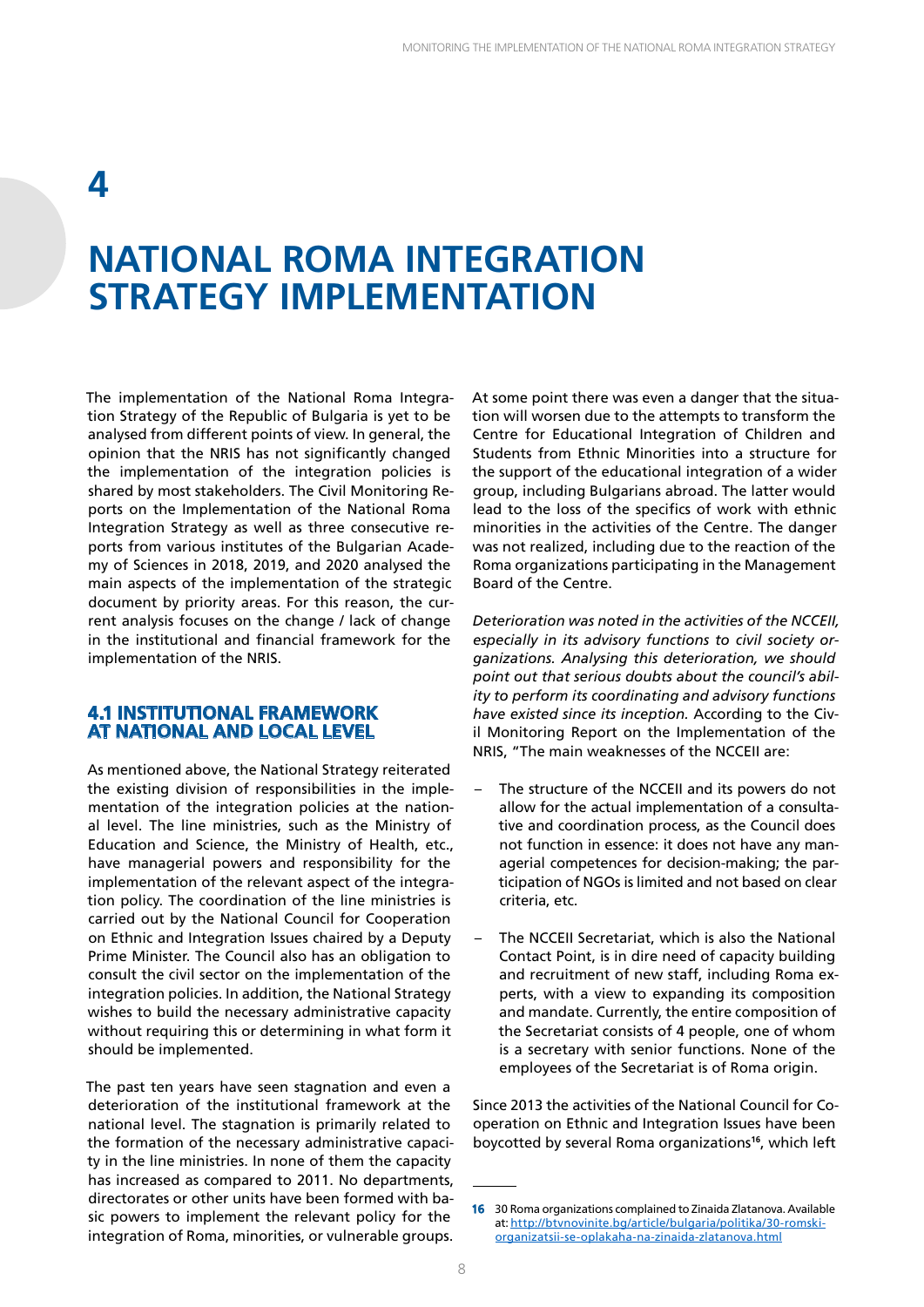the NCCEII in protest on 8 April 2013**<sup>17</sup>** following the lack of response from the Council in several cases of ethnic murder of entire Roma families and other Roma. The Roma NGOs wanted an institutional change in the NCCEII**<sup>18</sup>** and boycotted the work until discussion of the proposals. The main motives of the organizations were related to the impossibility to carry out a permanent dialogue with the organizations and to requests for changes in the structure, powers, functions, and composition of the National Council, etc.**<sup>19</sup>**"**<sup>20</sup>**

The second wave of leaving the National Council by Roma organizations was in 2017, when Mr. Valeri Simeonov was appointed chair of the Council, the person who had called Roma "human-like" from the rostrum of the National Assembly at the end of 2014 and had compared Roma women to "stray bitches", for which Roma activists have been suing him for hate speech**<sup>21</sup>**. As stated in the Civil Monitoring Report on the Implementation of the National Roma Integration Strategy 2018, *"Regarding Roma integration, the period 2017–2018 was characterized by a collapse in the legitimacy of the National Roma Contact Point (NRCP) and the consultation process with the civil sector after a representative of the extreme nationalists was elected chairman of the National Council for Cooperation on Ethnic and Integration Issues (NCCEII).***<sup>22</sup>***"*

As a result, most Roma organizations completely boycotted the activities of the National Council. An indicator of this was, for example, the fact that many organizations did not participate in the event dedicated to Roma integration within the Bulgarian Presidency of the Council of the European Union in May 2018, as it was organized by the NCCEII. Another part of the organizations got involved, but sharply criticized the activities of the NCCEII and demanded its deep

17 [http://www.amalipe.com/index.](http://www.amalipe.com/index.php?nav=news&id=1549&lang=1) [php?nav=news&id=1549&lang=1](http://www.amalipe.com/index.php?nav=news&id=1549&lang=1)

- 18 Proposal by Roma NGOs for restructuring the National Council for Cooperation on Ethnic and Integration Issues, available at: [http://www.amalipe.com/index.](http://www.amalipe.com/index.php?nav=news&id=1560lang=1) [php?nav=news&id=1560lang=1](http://www.amalipe.com/index.php?nav=news&id=1560lang=1)
- 19 Letter to Chairman of the NCEEI Ivaylo Kalfin with proposals for the transformation of the NCCEII. Available at: [http://integrobg.org/wp-иcontent/](http://integrobg.org/wp-иcontent/uploads/2016/02/FINAL_%D0%9F%D1%80%D0%B5%D0%B4%D0%BB%D0%BE%D0%B6%D0%B5%D0%BD%D0%B8%D1%8F_%D0%9D%D0%A1%D0%A1%D0%95%D0%98%D0%92_22.02.pdf) [uploads/2016/02/FINAL\\_%D0%9F%D1%80%D0%B](http://integrobg.org/wp-иcontent/uploads/2016/02/FINAL_%D0%9F%D1%80%D0%B5%D0%B4%D0%BB%D0%BE%D0%B6%D0%B5%D0%BD%D0%B8%D1%8F_%D0%9D%D0%A1%D0%A1%D0%95%D0%98%D0%92_22.02.pdf) [5%D0%B4%D0%BB%D0%BE%D0%B6%D0%B5%D0](http://integrobg.org/wp-иcontent/uploads/2016/02/FINAL_%D0%9F%D1%80%D0%B5%D0%B4%D0%BB%D0%BE%D0%B6%D0%B5%D0%BD%D0%B8%D1%8F_%D0%9D%D0%A1%D0%A1%D0%95%D0%98%D0%92_22.02.pdf) [%BD%D0%B8%D1%8F\\_%D0%9D%D0%A1%D0%A1](http://integrobg.org/wp-иcontent/uploads/2016/02/FINAL_%D0%9F%D1%80%D0%B5%D0%B4%D0%BB%D0%BE%D0%B6%D0%B5%D0%BD%D0%B8%D1%8F_%D0%9D%D0%A1%D0%A1%D0%95%D0%98%D0%92_22.02.pdf) [%D0%95%D0%98%D0%92\\_22.02.pdf](http://integrobg.org/wp-иcontent/uploads/2016/02/FINAL_%D0%9F%D1%80%D0%B5%D0%B4%D0%BB%D0%BE%D0%B6%D0%B5%D0%BD%D0%B8%D1%8F_%D0%9D%D0%A1%D0%A1%D0%95%D0%98%D0%92_22.02.pdf)
- 20 Civil monitoring report on the implementation of the National Roma Integration Strategy of the Republic of Bulgaria. Focused on the structural and horizontal preconditions for the successful implementation of the strategy, pp. 15 - 16. Available at: [http://www.amalipe.com/files/publica](http://www.amalipe.com/files/publications/2017-C1-Bulgaria-local-electronic.pdf)[tions/2017-C1-Bulgaria-local-electronic.pdf](http://www.amalipe.com/files/publications/2017-C1-Bulgaria-local-electronic.pdf)
- 21 https://clubz.bg/59932-valeri\_simeonov\_osyden\_za\_jeni\_s [instinkti\\_na\\_ulichni\\_kuchki](https://clubz.bg/59932-valeri_simeonov_osyden_za_jeni_s_instinkti_na_ulichni_kuchki)
- 22 Civil monitoring report on the implementation of the National Roma Integration Strategy of the Republic of Bulgaria. Focused on the structural and horizontal preconditions for the successful implementation of the strategy, p.8. Available at: [http://www.amalipe.com/files/publica](http://www.amalipe.com/files/publications/2017-C1-Bulgaria-local-electronic.pdf)[tions/2017-C1-Bulgaria-local-electronic.pdf](http://www.amalipe.com/files/publications/2017-C1-Bulgaria-local-electronic.pdf)

institutional reform. The need for such a reform was obvious. Only in this way could the real consultation process with Roma NGOs be restored by the National Contact Point.

The above did not mean a lack of consultation process at the national level. Such a process was actively implemented and led to important positive results within the Committees monitoring the operational programs co-financed by the European Social Fund and the European Regional Development Fund. Within the procedures organized by the respective Managing Authorities, the organizations working for social inclusion of marginalized groups and vulnerable minorities elected their representatives who actively participated in the preparation of the Science and Education for Smart Growth Operational Program and the Human Resources Development Operational Program. Representatives of Roma organizations were included in the Committees monitoring the two operational programs, in the Regions in Growth Operational Program and the Partnership Agreement. The participation in these consultation bodies was active and led to the allocation of significant financial resources for the implementation of the Roma integration policies. It is important to emphasize, however, that this consultation process was carried out because of the activity of the Roma organizations and not due to the implementation of the National Roma Integration Strategy.

The state of the administrative framework for the implementation of the integration policies in the different municipalities and administrative regions has been different. The national strategy did not lead to specific developments in this regard.

An important positive change was the development of regional strategies and municipal plans for Roma integration. The National Roma Integration Strategy of the Republic of Bulgaria required from all municipalities to prepare and adopt municipal annual plans for Roma integration. In the second half of 2012 the National Council for Cooperation on Ethnic and Integration Issues initiated a process of preparation of municipal plans, and the regional administrations were also involved in this effort. They were required to develop Regional Plans for the implementation of the NRIS. Thus, by the end of March 2013 all regional administrations had prepared their strategies for the implementation of the NRIS, and 219 municipalities (out of a total of 264) had prepared and approved municipal plans for Roma integration for 2013–14. The process of preparation of Municipal Plans for Roma Integration for the period 2015–2020 covered 194 municipalities (out of a total of 265). A serious incentive for the municipalities to prepare and adopt by decision of the Municipal Council their Municipal Plans for Roma Integration until 2020 was the requirement of the Human Resources Development and the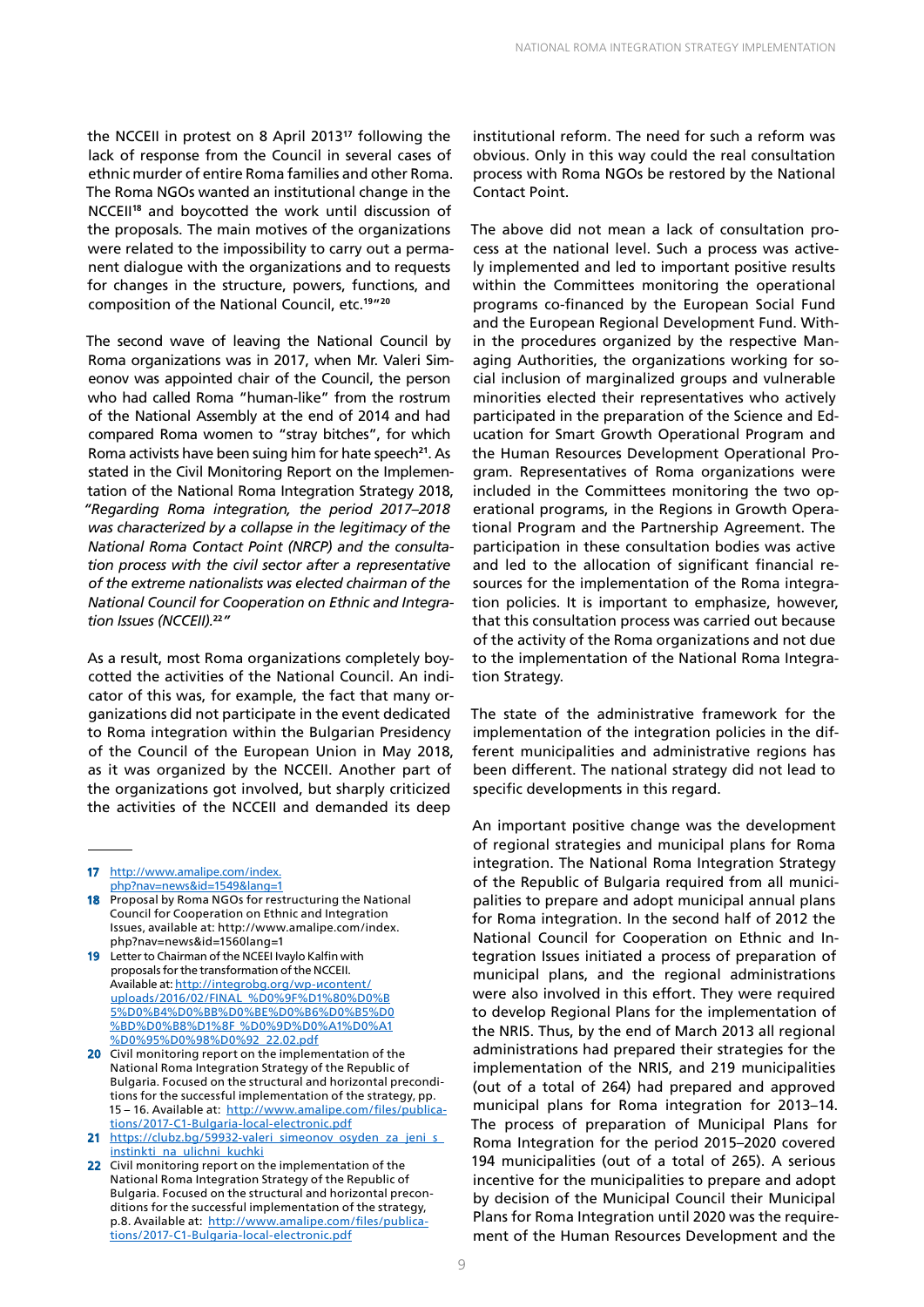Science and Education for Smart Growth operational programs for a municipal plan for each municipality applying with a project for Roma integration.

According to the Civil Monitoring Report on the Implementation of the NRIS, *"The quality of most Municipal Plans cannot be assessed very highly. The planned activities in the mass case are without planned funding or rely only on project funding, and the commitment of the municipal budgets is minimal. In many cases the described problems are not followed by activities, there are no indicators, etc. However, the very fact that the municipal councils of 194 municipalities approved municipal plans should be welcomed."* **<sup>23</sup>**

### **4.2 FINANCIAL FRAMEWORK**

Despite the widespread perception by some media that huge sums have been spent and misused for the Roma, estimates showed that the Roma integration policy was underfunded**<sup>24</sup>**. The funds intended for the implementation of the National Roma Integration Strategy were mainly from the operational programs in Bulgaria co-financed by the European Union, the Norwegian Financial Mechanism / EEA Financial Mechanism, and the Swiss contribution.

One of the great successes of the Bulgarian government and the Roma organizations has been the allocation of relatively large financial resources from the operational programs co-financed by the EU for operations aimed at Roma. This started in the previous programming period but has been developing in full force in the current one. Apart from the active advocacy of the Roma organizations in the preparation of the operational programs and in the Monitoring Committees, it is also due to the support of the European Commission as well as the constructive attitude of the Managing Authorities. The inclusion of priority *Socio-economic integration of marginalized communities such as the Roma* in the provisions of the European Social Fund and in the ESF co-financed operational programs was the other key factor: a total of EUR 142 million was earmarked for this thematic objective, targeting two Bulgarian operational programs funded by the ESF, i.e., the HRD OP and SESG OP. In essence, this is the main financial framework for the implementation of the integration policies.

The commitment of the national budget has remained modest and is aimed primarily at covering the expenses for appointing different types of mediators: health, labour, and education. Positive development in the last 3 years has been observed only in the field of education, as the national budget began to provide relatively large sums for the activities of the schools training students from vulnerable groups**25**. The provision of funds for work with vulnerable groups in schools and kindergartens educating over 20% of the children and students from families with low educational status was the first case in which the state budget was committed to this type of support. This was in connection with the implementation of the commitment to increase teachers' salaries and the funds provided were for salaries and fees. The Ministry of Education and Science recommended that educational mediators be hired with them. The Ministry provides between BGN 24 and 30 million annually. This is not in connection with the implementation of the National Roma Integration Strategy, but pursuant to Article 52a of the Funding Ordinance.

Despite the availability of this financial resource, so far the implementation of the integration policies has not achieved the results expected by both the Roma community and the society as a whole. The Civil Monitoring Report on the Implementation of the NRIS also emphasized that *"Despite the significant focus of the ESF on Roma inclusion in the current programming period, some obstacles at the national level severely limit the ability of Roma-oriented activities to achieve sustainable results:*

- *– There is no capacity in the central government institutions to allow for the implementation of a systemic project aimed at Roma integration: "systemic project" is a term used for large projects designed to implement political reform at the state level. They are carried out by the specific beneficiary, i.e., the respective state institution. The lack of a stable institution dealing with Roma integration makes the task impossible.*
- *– The capacity of the civil society is not used properly: NGOs are not specific beneficiaries, they are not given access to major projects or international funds, although the EEA Financial Mechanism and the Norwegian Financial Mechanism have proven the effectiveness of such a practice.*
- *– The participation of non-governmental organizations (e.g., NGOs) is limited due to the appli-* <sup>23</sup> Civil monitoring report on the implementation of the

National Roma Integration Strategy of the Republic of Bulgaria. Focused on the structural and horizontal preconditions for the successful implementation of the strategy, p.17. Available at: [http://www.amalipe.com/files/publica](http://www.amalipe.com/files/publications/2017-C1-Bulgaria-local-electronic.pdf)[tions/2017-C1-Bulgaria-local-electronic.pdf](http://www.amalipe.com/files/publications/2017-C1-Bulgaria-local-electronic.pdf)

<sup>24</sup> Kolev, D., T. Krumova, M. Ilieva, and Sp. Petro-va, Civil Assessment of the Implementation of the National Roma Integration Strategy 2012-2014, pp. 49-56. Plovdiv, 2015. Available at: [http://amalipe.com/files/publications/](http://amalipe.com/files/publications/Grajdanska%20ocenka.pdf) [Grajdanska%20ocenka.pdf](http://amalipe.com/files/publications/Grajdanska%20ocenka.pdf)

<sup>25</sup> Civil monitoring report on the implementation of the National Roma Integration Strategy of the Republic of Bulgaria. Assessment of progress in four key areas of the strategy, p. 54. Available at: [https://amalipe.bg/wp-content/uploads/2020/12/RCM-2018-](https://amalipe.bg/wp-content/uploads/2020/12/RCM-2018-C1-Bulgaria-PUBLISHEDBG.pdf) [C1-Bulgaria-PUBLISHEDBG.pdf](https://amalipe.bg/wp-content/uploads/2020/12/RCM-2018-C1-Bulgaria-PUBLISHEDBG.pdf)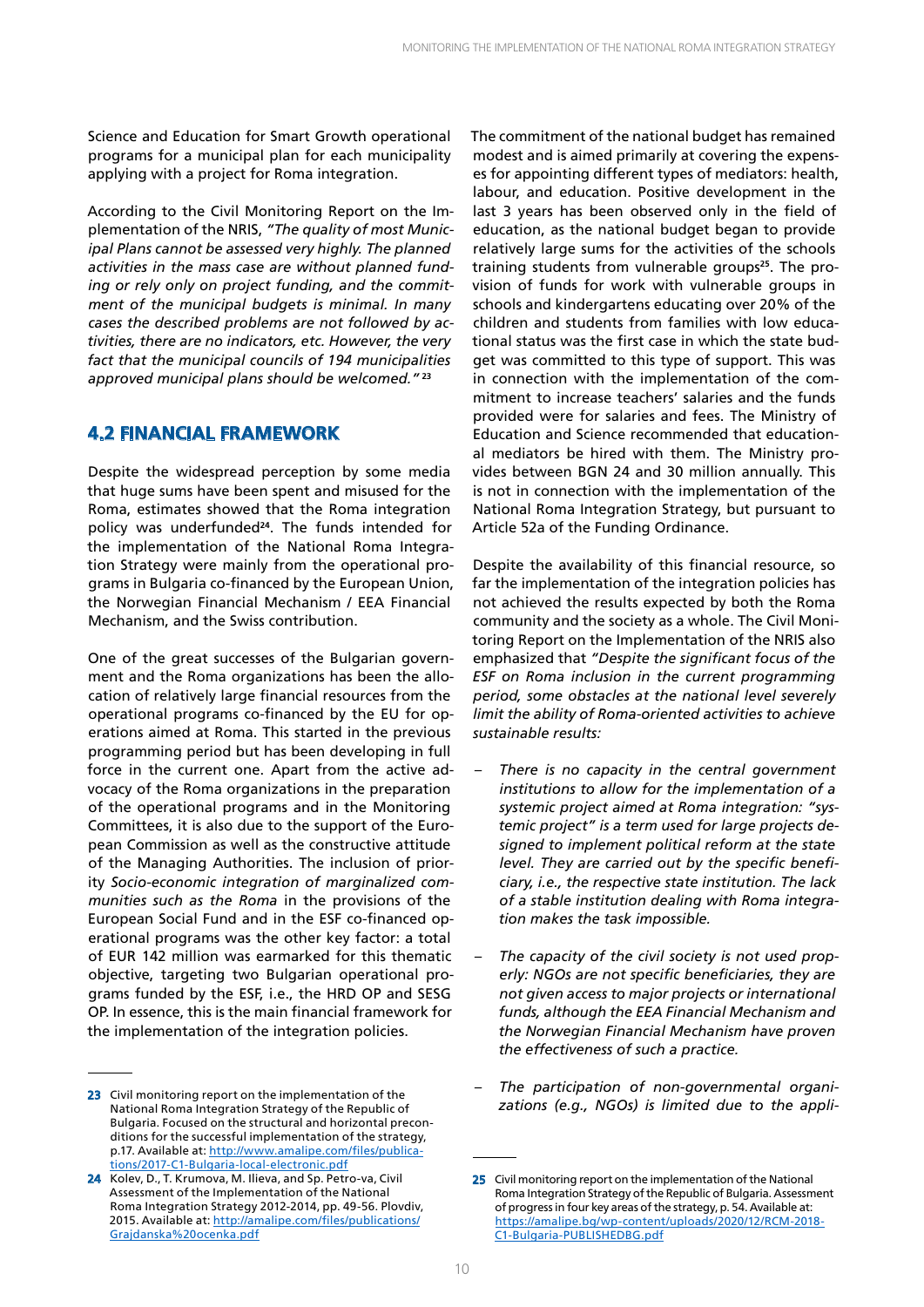*cation of the "state aid" principle<sup>26</sup> through an unfavourable payment scheme (small advance payments and delays).*

- *– Due to managerial errors (irregularities) and polit*ical errors<sup>27</sup>, the EU SESG OP payments were sus*pended due to a pending institutional reform (implementation of an action plan including the designation of a new SESG OP implementation agency). As a result, many measures (including those aimed at Roma integration) have been delayed.*
- *– The administrative burden makes beneficiaries pay more attention to reporting than to actual field work.*

*The main weaknesses that can be summarized at the local level in the processes of Roma integration are as follows:*

- *– Smaller municipalities (rural municipalities) have a limited capacity of human resources. In most cases in these municipalities there is only one employee who is "assigned the Roma issues", along with the other administrative responsibilities, functions, and tasks. Very often these employees do not understand and do not know in depth the problems and specifics of the Roma community, which, on the one hand, prevents the municipality from being able to plan and set quality goals, and, on the other hand, to make the most of the various opportunities under the respective programs.*
- *– "Rural municipalities need additional expertise for planning and developing projects aimed at Roma integration through various funds."***28**

<sup>26</sup> As an example, we can point out that all projects funded by the HRD OP apply a *de minimis* approach, although many of them support non-economic activities.

<sup>27</sup> In July 2016, the Minister of Education became the chair of the SESG OP, which led to a violation of the division rule, as the Ministry became both a governing body and a beneficiary and certification body.

<sup>28</sup> Civil society monitoring report on implementation of the national Roma integration strategies in Bulgaria. Focusing on structural and horizontal preconditions for successful implementation of the strategy. Available at: [http://www.amalipe.](http://www.amalipe.com/files/publications/2017-C1-Bulgaria-local-electronic.pdf) [com/files/publications/2017-C1-Bulgaria-local-electronic.pdf](http://www.amalipe.com/files/publications/2017-C1-Bulgaria-local-electronic.pdf)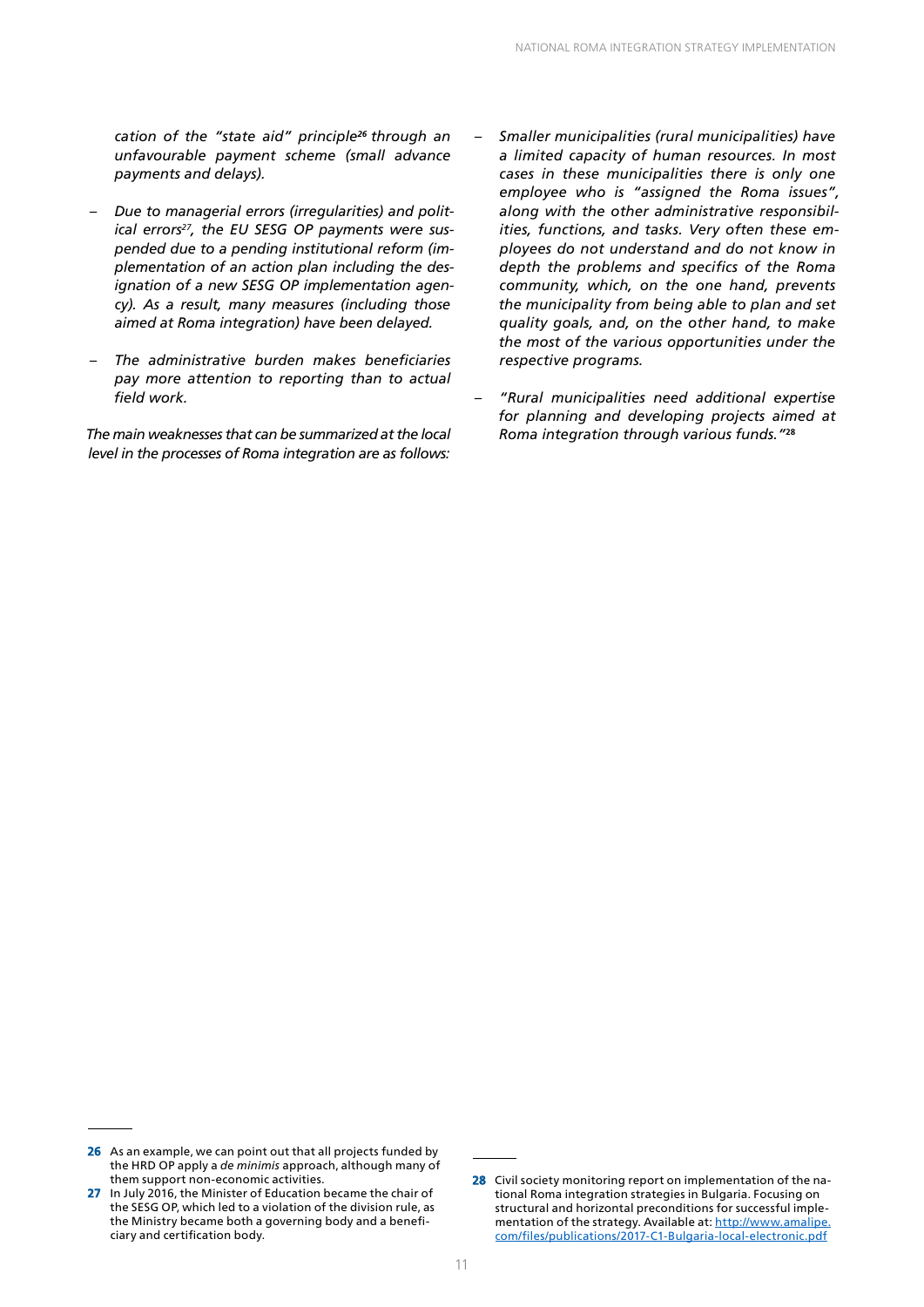### **NATIONAL ROMA INTEGRATION STRATEGY IMPLEMENTATION BY PRIORITIES**

As mentioned above, the National Strategy set relevant goals and priority activities for most of the six priorities. Unfortunately, many of them have not been transposed into the Action Plan through appropriate measures, activities, and a real budget. Below is an analysis of the implementation of the Rule of Law and Non-Discrimination priority.

On 8 October 2020 the European Parliament voted on a Resolution on the rule of law and fundamental rights in Bulgaria**<sup>29</sup>**. The repercussions of this resolution in Bulgaria have been rather separate political interpretations related to the protests and their demands for the resignation of the government and the Prosecutor General. The focus of public media in the country has been on the separation of powers, independence of the judiciary, and the status of the Prosecutor General, and, practically, the fact that the resolution was classified in the EU Charter of Fundamental Rights and EU Values thematic sections of the EP catalogue has remained away from the flow of information. In fact, the preamble to the resolution explicitly begins with the statement of Art. 2 of the Treaty on European Union, which reads *"The Union is founded on the values of respect for human dignity, liberty, democracy, equality, the rule of law and respect for human rights, including the rights of persons belonging to minorities. These values are shared in common with respect to the member states in a society defined by pluralism, non-discrimination, tolerance, justice, solidarity, and equality between women and men."* The EU's Charter of Fundamental Rights and the European Convention on Human Rights are cited as further grounds for drafting the resolution. Of course, these are also quite clear signals to the public authorities in Bulgaria that there is a problem in the country with the rights of minorities, tolerance, and discrimination. However, Art. 2 of the resolution explicitly *"emphasizes that it is essential to ensure that the values listed in Article 2 TEU are fully respected and that the fundamental rights set out in the Charter of Fundamental Rights* 

*are guaranteed; calls on the Bulgarian authorities to ensure full and unconditional respect for these values and rights."* Moreover, in Article 15 of the resolution the EP explicitly *"condemns all cases of hate speech, discrimination, and hostility against Roma, women, LGBTI persons, and persons belonging to other minority groups - an issue that remains a serious concern; calls on the authorities to respond vigorously in cases of hate speech, including by high-ranking politicians, to strengthen legal protection against discrimination and hate crimes, and to effectively investigate and prosecute such crimes" and "calls on the Bulgarian authorities and officials to strongly condemn all acts of violence and hate speech against minorities."* In fact, Art. 16 even cites specific current examples of inadmissible actions and hostility of public authorities against Roma people in the last few years: harassment and forced evictions; educational segregation of Roma children; police operations against Roma neighbourhoods during the pandemic.

It is fair to say that the above-cited texts of the EP Resolution of 8 October are a clear negative assessment of the effectiveness of the public policies in Bulgaria, which concern the Rule of Law and Non-Discrimination priority. The text below discusses the planning, implementation, and results of the measures and activities undertaken in this regard by the public authorities in connection with the National Roma Integration Strategy of the Republic of Bulgaria for 2012–2020 (NRISRB 2020). The purpose of the analysis is to identify specific weaknesses that need to be overcome for Bulgaria to meet its obligations under the Treaty on European Union as well as to respond to the recommendations of the resolution concerning people of Roma origin.

The operational objective of the **Rule of Law and Non-Discrimination** priority in the NSRBIR2020 was formulated as *"Guaranteeing the rights of citizens, with emphasis on women and children, protection of public order, prevention and counteraction to intolerance and hate speech."* Although the definition is too general and in practice consists of three components, it is clear that to this end there should be measures and activities against hate speech and intolerance

<sup>29</sup> [https://www.europarl.europa.eu/doceo/document/TA-9-](https://www.europarl.europa.eu/doceo/document/TA-9-2020-0264_BG.html) [2020-0264\\_BG.html](https://www.europarl.europa.eu/doceo/document/TA-9-2020-0264_BG.html)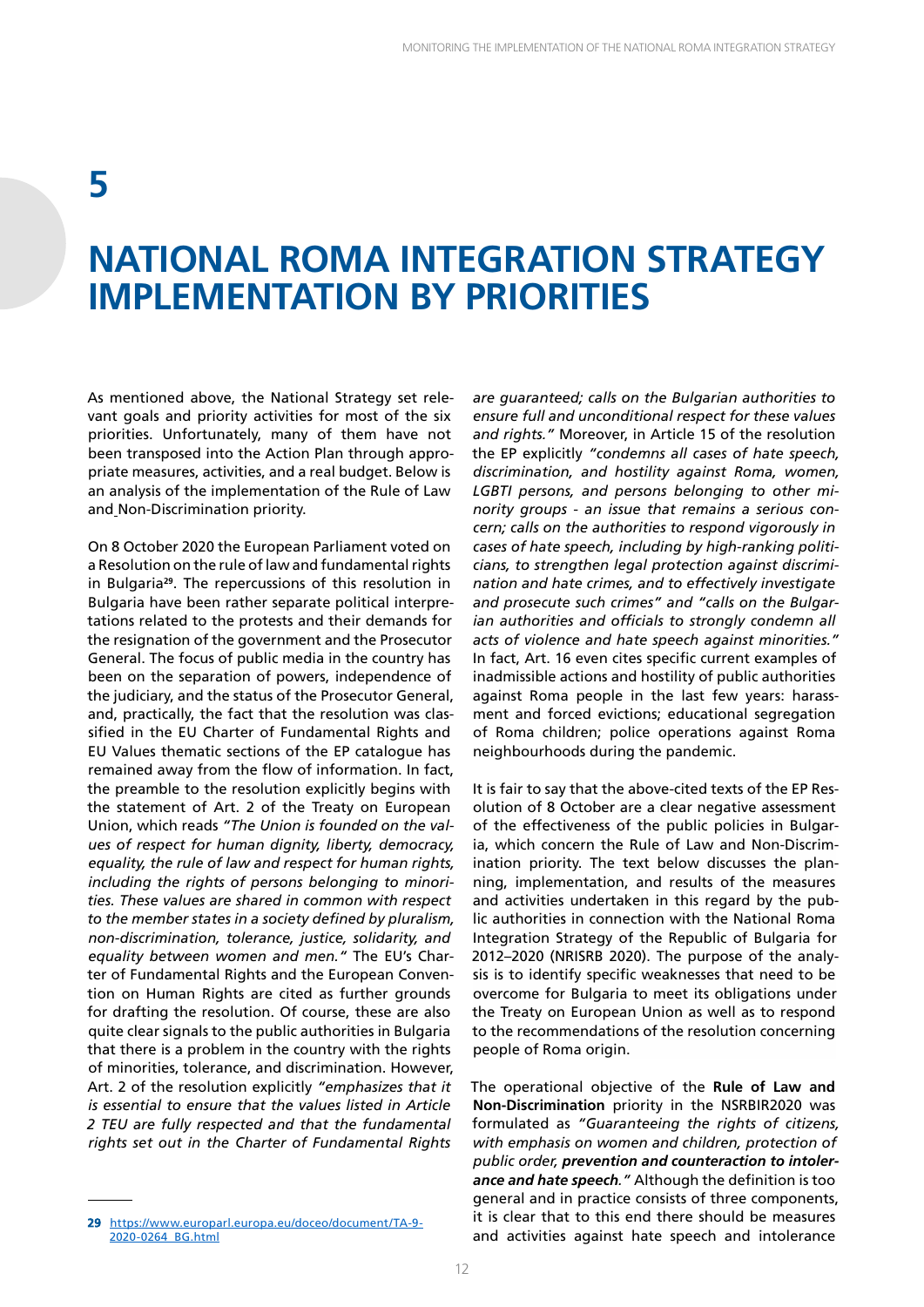(including discrimination as part of the name of the priority). Of course, as is logical to expect in relation to this component of the objective, the NSRBIR 2020 formulated an operational sub-objective No.7, which reads *"Increasing institutional and public sensitivity and intolerance to discrimination and "hate speech"*. Moreover, action against hate speech and hate crimes is also needed under Recommendation No.15 of the European Commission against Racism and Intolerance30, where "hate speech" is defined as "the use of one or more specific forms of expression, and namely the advocacy, encouragement or incitement to slander, hatred or desecration of a person or group of persons, and any harassment, insult, negative stereotyping, stigmatization or threat by such person or persons and any justification for all such forms of expression based on a non-exhaustive list of personal characteristics or status, which includes "race", colour, language, religion or belief, nationality or national or ethnic origin as well as origin, age, disability, gender, gender identity, and sexual orientation". However, a reference to the National Action Plan on NSRBIR 2020 as well as to the administrative monitoring reports for the period 2012–2015 showed that this sub-objective of the strategy was not transposed at all in the action plan, and **there were no planned measures, activities or budget as well as no responsible institutions**. In other words, even at the stage of planning measures to prevent and counteract hate speech, the public institutions in Bulgaria failed. In this case, at least three guilty stakeholders can be identified who should have such a focus in their work. First, it is the National Council for Cooperation on Ethnic and Integration Issues (NCCEII), whose secretariat is also the National Contact Point on Roma Integration and should be the main bearer of the political will. Second, the Ministry of Justice is undisputedly responsible for this omission. It is institutionally responsible for the implementation of the European Convention on Human Rights and Fundamental Freedoms**31** and administers correspondence and discrimination cases brought against Bulgaria in the European Court of Human Rights (ECHR). Last but not least, the Commission for Protection against Discrimination (CPD) is to blame for the lack of preventive measures and activities against ethnically justified discrimination. Pursuant to Art. 6, item 8 of the Rules of Procedure of the CPD as well as in view of the three functions of the commission (i.e., specialized proceedings, analysis, and prevention), it should have established the lack of such measures during the conciliation procedure in 2015 and should have required their inclusion accordingly. The lack of measures against hate speech, given the presence of

three directly interested public institutions, is a sign of **either lack of expertise or a serious lack of political will** and, consequently, of incredibility of the rule of law and non-discrimination priority.

Probably, this is the time to recall that the Convention for the Protection of Human Rights and Fundamental Freedoms (ECHRFF) was ratified by Bulgaria by a law adopted by the National Assembly on 31 July 1992 and entered into force on 7 September 1992. Following the entry into force of Protocol 14 in June 2010 (CETS No. 194), the European Union also became a party to the Convention, and at the same time part of the jurisdiction of the European Court of Human Rights was expanded and redefined. This undoubtedly led to the need to inform public institutions, especially the judiciary, of the amendments to the ECHRFF, as the protection of individual rights and the protection of group rights of minority groups may, in some cases, come into conflict requiring unambiguous solutions and coherence with European legal practices. This need was adequately applied in the action plan through Task 1.1. *Increasing the capacity of the judiciary in the field of protection of human rights and fundamental freedoms*. The trainings within the judiciary were financed under the Norwegian Financial Mechanism and, in fact, the activities under these measures were terminated in 2015 with the end of the respective budget cycle. However, there is no information in the administrative monitoring reports that can be used to assess the impact of the respective trainings, i.e., there is no information on the number of the participants, hours, and curriculum**<sup>32</sup>**.

The third component of this task, which was delegated to the Social Assistance Agency, can be mentioned as particularly problematic. The Administrative Monitoring Report from 2016 reported that in 2015 and 2016 trainings on social support of individuals and families were also organized under the Vocational Training Program for employees of the Social Protection and People with Disabilities and Social Services Departments, with the module *"Models for safe behaviour of social workers. Measures for prevention and reduction of crime in vulnerable groups"*, where the curriculum included topics such as models of safe behaviour to prevent crime; avoidance of criminogenic situations - prevention of crime against the person, property, and family; prevention of persons and groups at risk of criminalization (marginalized communities, homeless persons, dependents, etc.). In this case, it should be noted that such training is probably extremely necessary as part of the professional qualification of social workers working on the field in

<sup>30</sup> ECRI, General Policy Recommendation No. 15 on combating hate speech, 8 December 2015

<sup>31</sup> As can be seen on the MP's website here: [https://www.jus](https://www.justice.government.bg/home/index/4d98bffd-f40c-412e-883d-15c92562a59a)[tice.government.bg/home/index/4d98bffd-f40c-412e-883d-](https://www.justice.government.bg/home/index/4d98bffd-f40c-412e-883d-15c92562a59a)[15c92562a59a](https://www.justice.government.bg/home/index/4d98bffd-f40c-412e-883d-15c92562a59a)

<sup>32</sup> Public data related to the NFM shows that the project was worth over 1.2 million euros, of which a significant part was spent on laptops and logistics for the seminars. The number of trained magistrates and employees of the justice system was 150.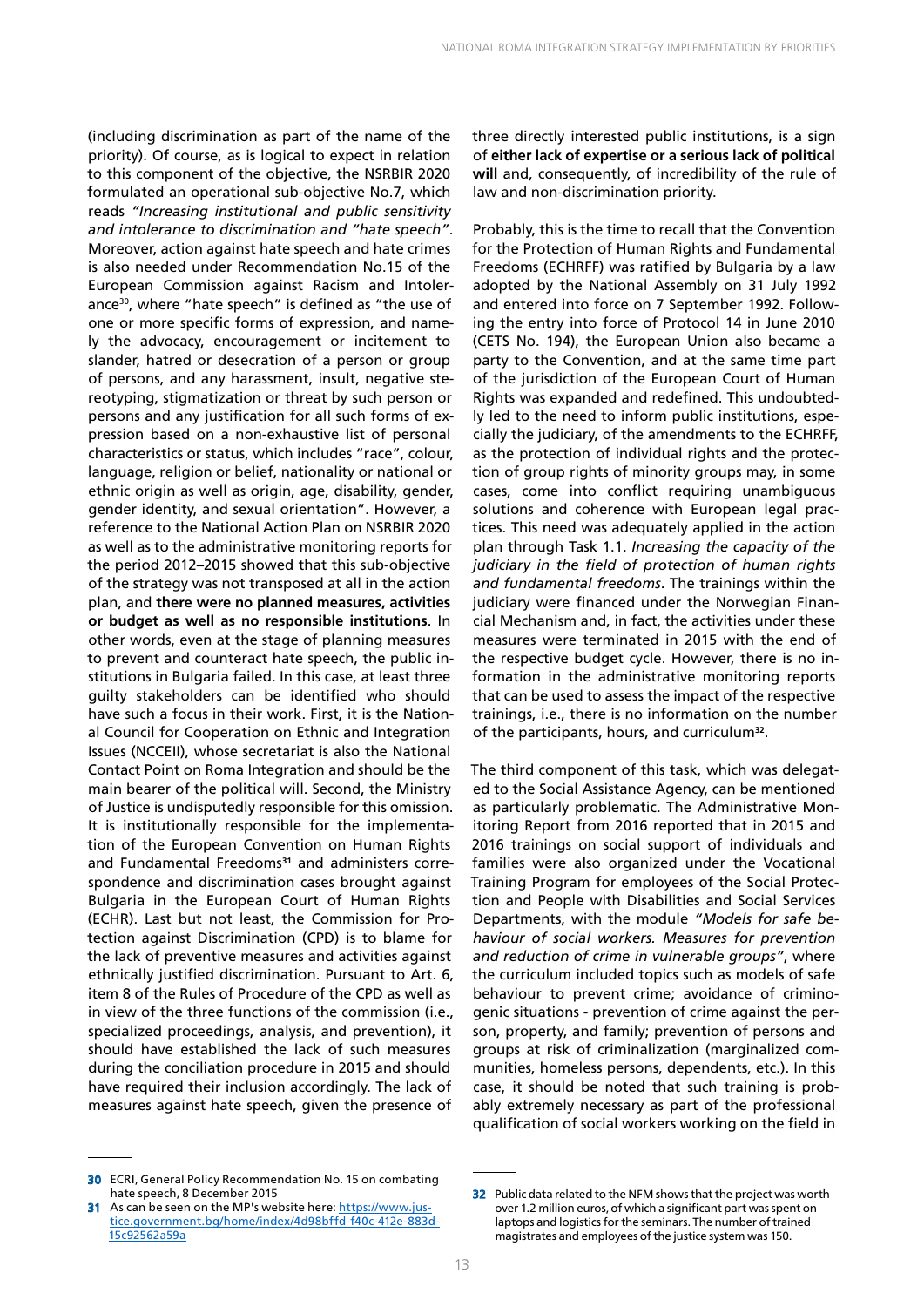neighbourhoods with poverty concentration, but it is absolutely unacceptable to take it into account under this measure because it contradicts the philosophy of the specific political goal, i.e. *Increasing the guarantees for effective protection of the rights of Bulgarian citizens in vulnerable social situations, belonging to different ethnic groups*, namely by instilling criminogenicity and crime in the multi-ethnic environment, i.e., victimizing the target group and creating preconditions for the formation and strengthening of prejudices and discriminatory attitudes among SAA employees. In other words, this measure has **counterproductive activity**, which, instead of reducing the preconditions for discrimination, strengthens them.

A similar approach was observed in the implementation of sub-objective *Overcoming cultural barriers in communication and all forms of discriminatory attitudes*. The trainings on working in a "multi-ethnic environment" "according to the standards of rights" were linked in the curricula dealing with "preventive activity of crimes and offenses." In this way, **the non-discrimination measures turned out to promote discrimination**, as they directly ethnicized crime. In practice, the definition ignored the basic terminological understanding of the NSRBIR 2020, which treated the term "Roma" as a *generalization for both Bulgarian citizens in vulnerable socio-economic situations who self-identify as Roma and for citizens in a similar situation, whom the surrounding population defines as Roma regardless of their self-identification*. Overcoming "cultural barriers" in the case of heterogeneous ethno-social communities requires training in diversity management and targeted training related to increasing sensitivity to linguistic and religious differences on the one hand. On the other hand, the *"vulnerable socio-economic"* situation *"regardless of their self-identification"* shows that these are communities with a concentration of poverty, unemployment, and low education, i.e., we cannot talk about "ethnoculture", but, at best, about "culture of poverty" **<sup>33</sup>**. In a culture of poverty there should be training for overcoming the learned helplessness (i.e., escape from making lasting decisions about one's own life and high dependence on social benefits), for working with people with low education and illiteracy and, last but not least, it is not important to have training for non-victimization**<sup>34</sup>**, i.e. the institutional stereotypes that "it is their own fault" and "everyone is able" should be overcome and the emphasis should

be on the existence of structural inequalities and the lack of civic and institutional culture due to the lack of institutions in the environment and the social networks of individuals at risk. From this point of view, these measures are also ineffective and implausible, as the victimization of vulnerable groups through "criminogenicity" and "crime" is a direct indicator of declarative measures, with no real potential effect on overcoming discriminatory attitudes in police officers.

The third key sub-objective related to hate speech in this priority was *Increasing the capacity of law enforcement authorities to combat crimes and acts of discrimination, violence or hatred based on ethnicity*. Thus defined, the measure seems great, but its inclusion in the action plan sharply reduced the scope and, in practice, reduced it to the repair of the infrastructure in the places of detention and imprisonment, i.e., there was no increase in the capacity of the law enforcement authorities. It is a fact that in the places of imprisonment the persons who self-identify as Roma are overrepresented in the total number of prisoners, reaching about 40%, compared to 5% of the Roma in the total population of the country**<sup>35</sup>**. It is also a fact that the annual reports of the Bulgarian Helsinki Committee show that by 2018 and 2019 the standards in prisons and pre-trial detention in terms of living conditions and violence were still not at the required level despite the improvements made in the recent years, i.e. such repairs were needed. But again, it can be said that, on the one hand, these were **inappropriate activities** in the fight against hate crimes and discrimination; and, on the other hand, there was **ethnic stereotyping** of Roma as criminals, which did not help to overcome the negative stereotypes.

Besides the Rule of Law and Non-Discrimination priority, hate speech and hate crimes were generally neglected in the implementation of the Culture and Media priority, where one of the strategic objectives was *Counteracting the manifestations of "hate speech" in the print and electronic media*. Like the case considered at the beginning of the article, in this case there was a lack of transposed measures and activities in the action plan and, accordingly, there was no implementation and no impact. Here, the responsibility for the lack of specific measures, activities, and actions must be explicitly taken by the Prosecutor's Office of the Republic of Bulgaria, as there was a **lack of will for criminal justice**, in conjunction with Art. 162, para. 1 of the Criminal Code: *"Whoever, by word, print or other mass media, electronic information systems or otherwise preaches or incites discrimination, violence or hatred based on race, nationality or ethnicity, shall be punished by imprisonment from one to four years* 

<sup>33</sup> The "culture of poverty" concept is linked to the understanding that poverty is not simply a lack of resources in some communities but is linked to the intergenerational transmission of values that hinder the development of children and the community, see Lewis, Oscar (1998). "The culture of poverty". Society. 35 (2): 7–9. doi: 10.1007 / BF02838122

<sup>34</sup> Coates, L., Richardson, C., & Wade, A. (2006, May). Reshaping Responses to Victims of Violent Crime. Presented at Cowichan Bay, B.C., Canada.

<sup>35</sup> Bezlov, Tihomir. Roma and crime: police statistics and realities part 6 // www.Capital.bg, 26.03.2007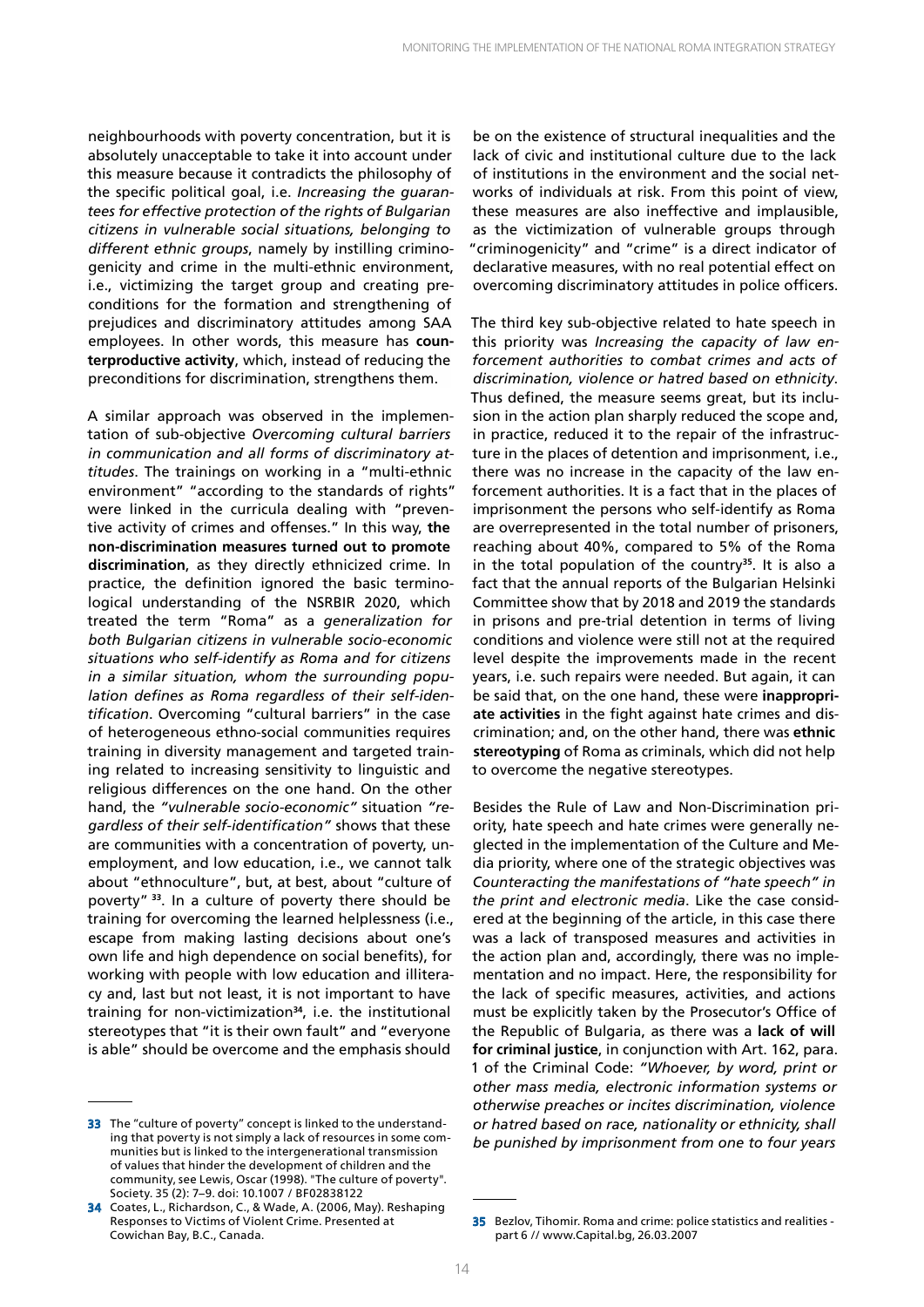*and a fine of five thousand to ten thousand leva, as well as public reprimand."*

This lack of will is extremely worrying, as research in recent years has shown that prejudice against the Roma community and other ethnic groups (measured through social distances**<sup>36</sup>**) has risen sharply since 2012, and that there has been a marked increase in hate speech both in the media and among the political elite and some magistrates**<sup>37</sup>**. In practice, classic cases of racism - considered as dehumanization**38** and infrahumanization**<sup>39</sup>** - were not recognized as such by the Bulgarian justice system and, therefore, we have reason to say that in Bulgaria there is **institutional racism** which has severely affected the justice system and, in this regard, it was not accidental that a case was filed against Bulgaria and in particular against Prosecutor General Ivan Geshev at the European Court of Human Rights for racism due to the use of the word "Gypsies" as an insult in public.

The available analyses of the growth of hate speech and, in this context, the lack of any primary, secondary, and tertiary prevention of hate crimes as well as the lack of criminal cases for hate crimes are purely and simply a sign of the lack of expert capacity in Bulgarian magistrates as well as lack of political will in the government and public institutions. To overcome such a lack of capacity, it is necessary to initiate clear changes to the Criminal Code (e.g., through definitions in the additional provisions) that clearly show what racism and incitement to violence and hate speech mean. The working definition of "anti-Roma discrimination" developed by the International Holocaust Remembrance Alliance and adopted on 8 October 2020 can be extremely useful in this regard**<sup>40</sup>**. The definition contains the following non-exhaustive list of examples of anti-Roma racism, which can be considered in the preparation of new strategic documents and possible changes to the Criminal Code:

40 <http://nccedi.government.bg/bg/node/337>

- Distortion or denial of persecution of Roma or genocide of Roma;
- Glorification of the genocide of the Roma;
- Incitement, justification, and commitment of violence against Roma communities, their property, and individual Roma;
- Forced and compulsory sterilization as well as other physical and psychological violence against Roma;
- Permanent maintenance and consolidation of discriminatory stereotypes about and against Roma;
- Blaming Roma, through hate speech, for real or perceived social, political, cultural, economic, or healthcare problems;
- Stereotyping Roma as persons involved in criminal behaviour;
- Using the term "Gypsy" as an insult;
- Approving or promoting mechanisms for Roma exclusion because of assumptions based on racial discrimination, such as exclusion from regular schools and institutional procedures, or policies that lead to the segregation of Roma communities;
- Introducing unlawful policies that allow for the arbitrary or discriminatory resettlement of Roma communities and individuals, or creating conditions therefor;
- Imposing collective responsibility on Roma for the actual or perceived actions of individual members of Roma communities;
- Dissemination of hate speech against Roma communities in any form, for example in the media, including the Internet and the social networks.

It can be summarized that the planning of the measures in the Rule of Law and Non-Discrimination priority was scandalous and shows a lack of understanding of the basic principles of the Charter of Fundamental Rights of the European Union and the European Convention on Human Rights related to human dignity, non-discrimination, a fair trial (regarding the presumption of innocence), and especially the right to cultural, linguistic, and religious diversity. Indicative in this respect are the measures for "overcoming cultural barriers", which were considered through concepts such as "criminogenicity" and "crime", i.e., instead of setting the direction of non-discrimination, they confirmed and reinforced prejudices with their definition. Indicative of the lack of political will in this regard is the fact that no activities *for Increasing the capacity of law enforcement authorities to combat* 

<sup>36</sup> Pamporov, A. (2015), Some specifics in measuring social distances using the Bogardus scale in Bulgaria. In: Knowledge as a value, cognition as a vocation (ed.: Stoilova, R.; K. Petkova, S. Koleva), Sofia: East-West, pp. 383-397; Pamporov, A. (2009) Social Distances and Ethnic Stereotypes about Minorities in Bulgaria. Sofia: Open Society Institute.

<sup>37</sup> Pamporov, A. Iliev, G. (2020) Social prejudices and hate speech towards Roma. Civil society monitoring report on implementation of the national Roma integration strategy in Bulgaria, vol. 3, Luxembourg: Publications Office of the European Union, 2020, ISBN 978-92-76-20781-8 doi:10.2838/076494; Ivanova, I. (2018) Public attitudes towards hate speech in Bulgaria in 2018, Sofia, Open Society Institute.

<sup>38</sup> Defining Roma as "cattle" by Petar Moskov and Roma women as "stray bitches" by Valeri Simeonov is a typical example of this kind of racism; as well as the term "unhumans" used by Angel Dzhambazki.

<sup>39</sup> Defining Roma as "subhumans" and "half-humans" in several speeches and posts by Angel Dzhambazki is an example of this type of racism.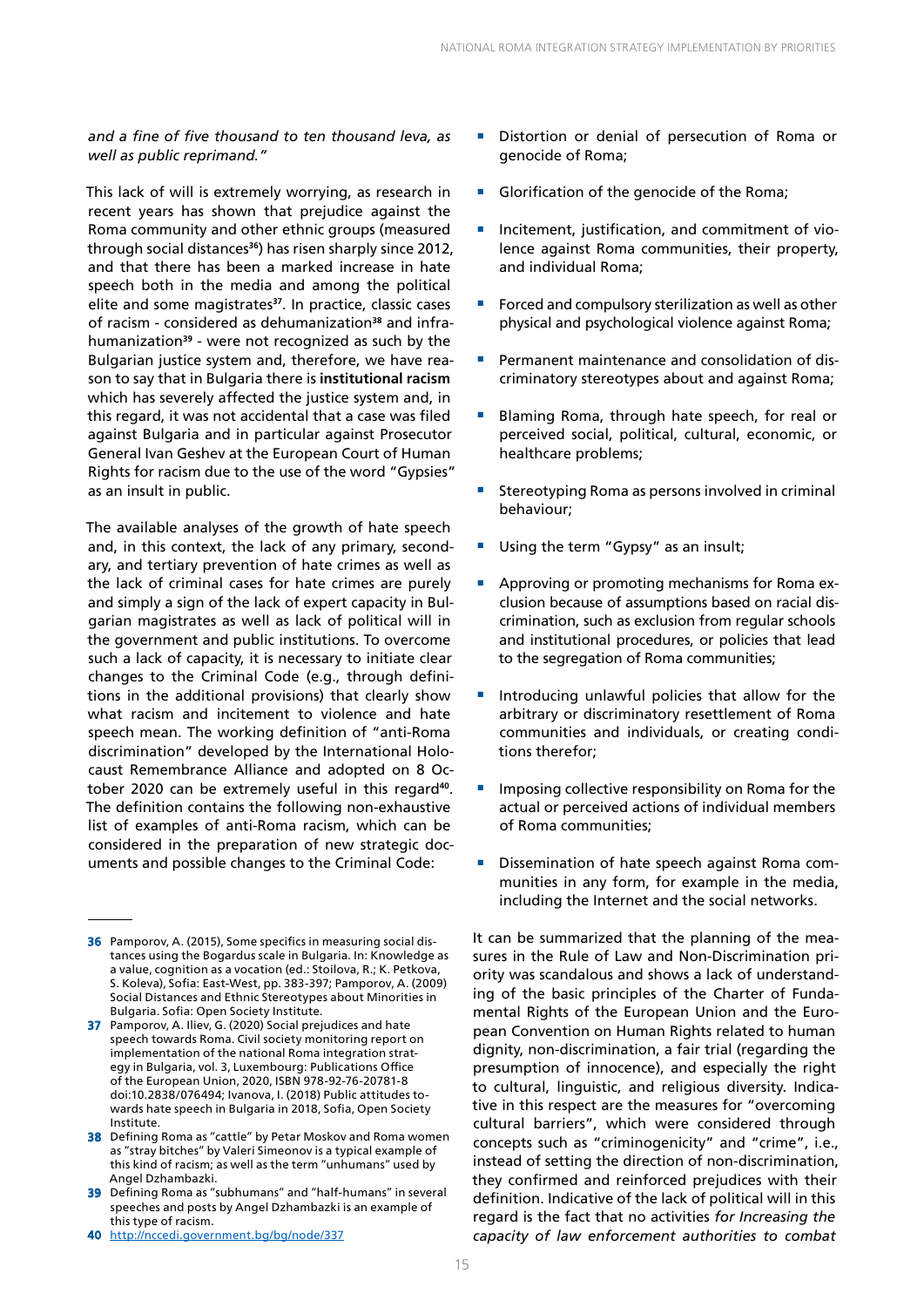*crimes and acts of discrimination, violence or hatred based on ethnicity* were included in the action plan at all. Measures related to the media environment must be planned, e.g.:

- Administrative measures related to the Code of Ethics of Bulgarian journalists and the right of individuals to practice this profession for a certain period;
- Penal measures related to the personal responsibility of individual journalists or newsrooms;
- Economic sanctions, e.g., revocation of a license for a certain period, upon finding a targeted editorial policy based on xenophobia and racism.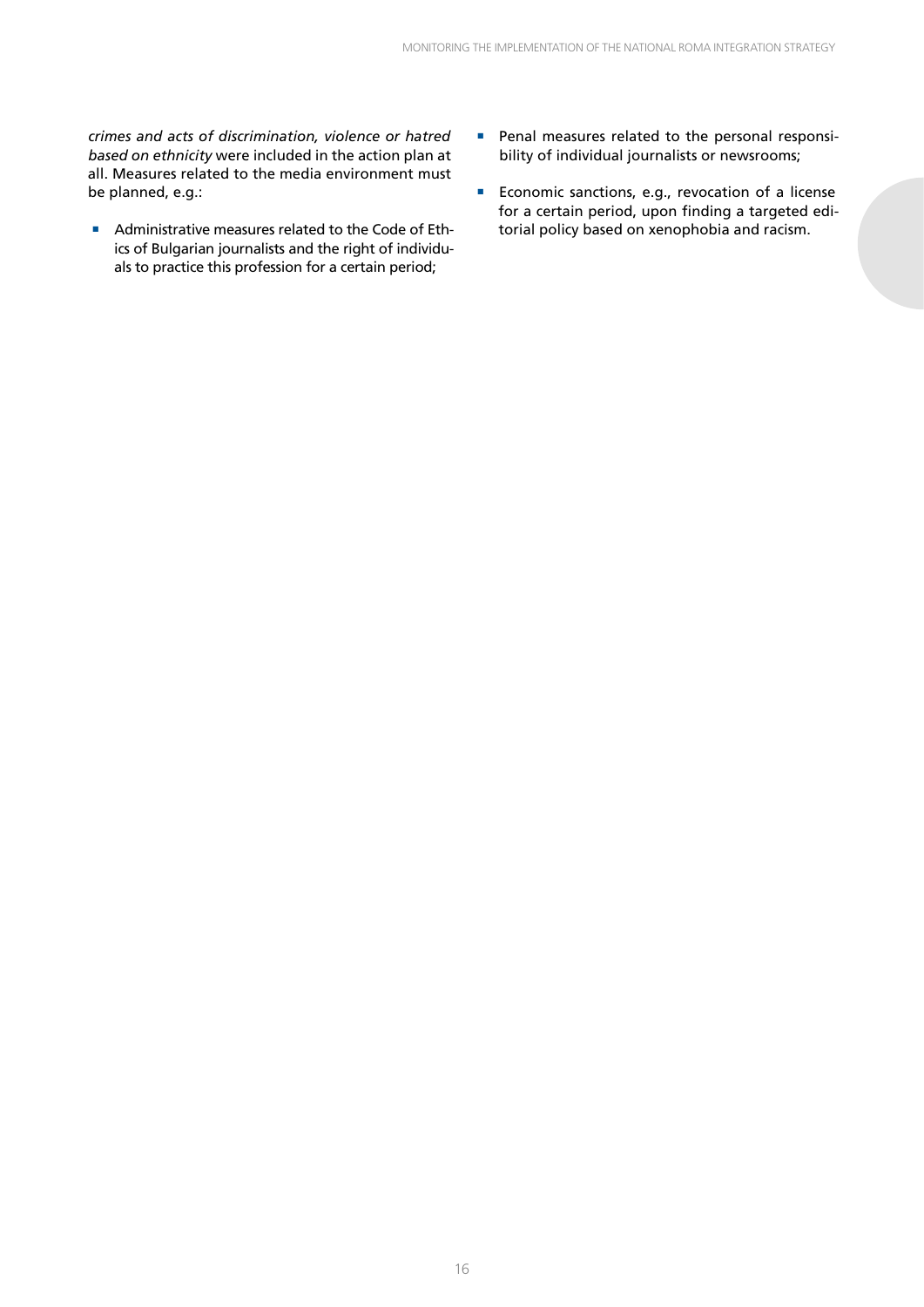# **MAIN CONCLUSIONS**

**6**

The National Roma Integration Strategy of the Republic of Bulgaria was an important step forward, which continued the tradition of drafting good integration documents. Among the important strengths of the National Strategy, the following can be pointed out:

- It was adopted by a decision of the National Assembly. This made the strategy binding on all institutions, including those that were not directly subordinated to the executive branch, i.e., municipalities, the ombudsman, the Commission for Protection against Discrimination, etc.
- Realistic national goals were set for most of the priorities of the strategy.
- A decentralized method of implementation was envisaged through a mandatory requirement for the preparation and adoption by a decision of the respective Municipal Council of Municipal Roma Integration Plans.
- There is an Action Plan for the implementation of the National Strategy.
- An important advantage was the inclusive way of preparing the strategy through the participation of the civil sector and all stakeholders.

Despite the strengths, the National Roma Integration Strategy contains many weaknesses that do not allow its implementation to lead to real change in the state of the Roma communities. Among the main weaknesses, the following can be pointed out:

– Lack of adequate administrative infrastructure for the implementation of the integration policies.

- Lack of appropriate indicators and mechanisms for monitoring and evaluating the implementation.
- Weak action plan that only summarizes the activities already carried out by the various ministries, without consistency and without added value.
- Lack of commitment and political will on the part of the individual ministries - or at least a large number of them - for the implementation of the respective integration policies and their prioritization.
- Deepening anti-Roma stereotypes and discrimination is a key obstacle to the implementation of the National Roma Integration Strategy. The Rule of Law and Non-Discrimination priority in the National Strategy contains many gaps and weaknesses, both at the strategic and operational level.

*The above strengths and weaknesses should be considered when developing the new National Strategy of the Republic of Bulgaria for equality, inclusion, and participation of Roma 2021–2030. The Communication from the Commission to the European Parliament and the Council dd. 7 October 2020 - A Union of Equality: EU strategic framework for equality, inclusion, and participation of Roma for 2020–2030 – and its annexes – Guidelines for planning and implementing national Roma strategic frameworks and Portfolio of indicators - provide a wide range of new opportunities for the member states. The Bulgarian Strategic Document for Roma Integration should take advantage of these opportunities, while preserving and expanding the positive aspects of the existing National Roma Integration Strategy and overcoming the many weaknesses that have stopped its implementation over the past decade.*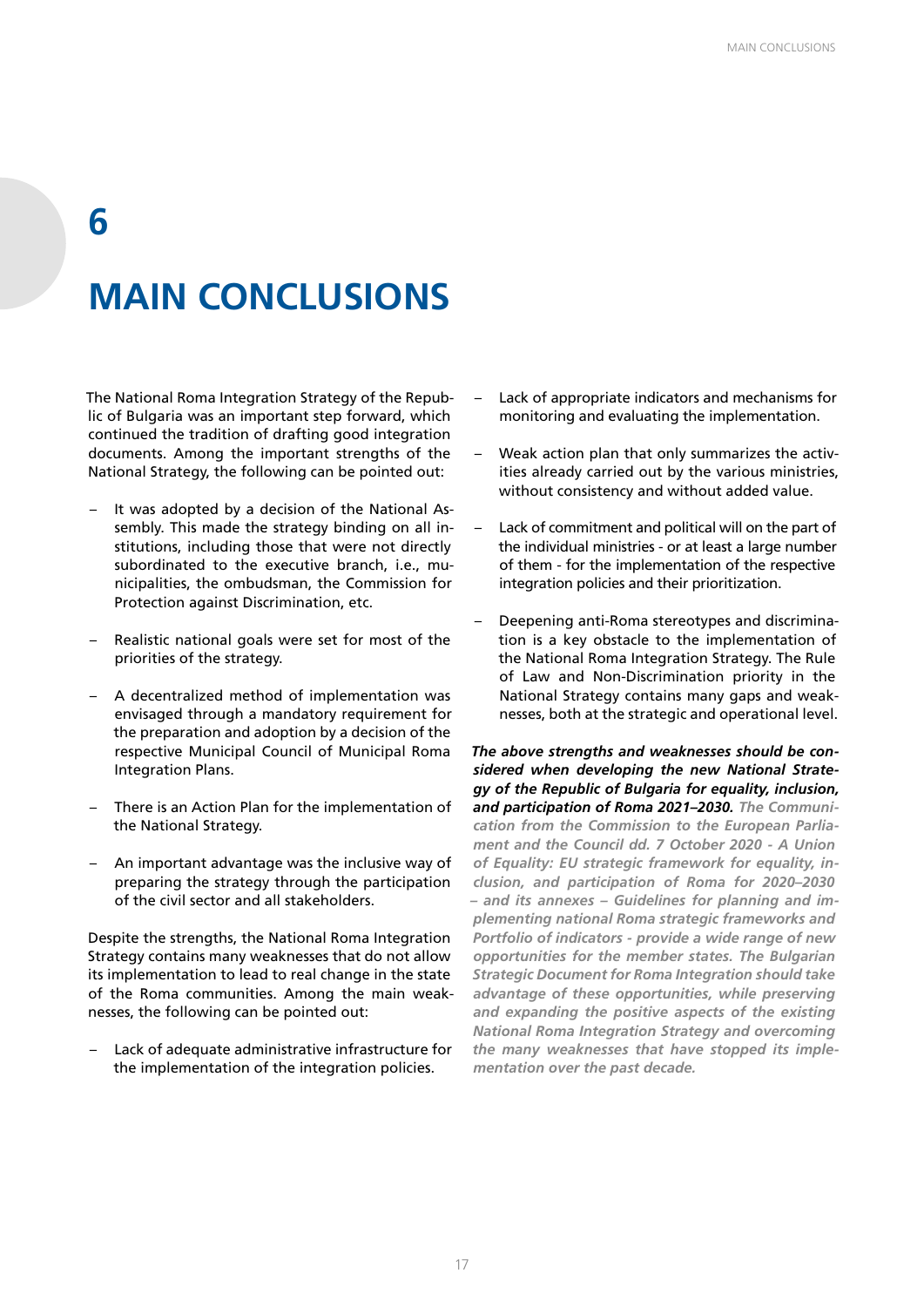### DOCUMENTS REFERENCES

National Roma Integration Strategy of the Republic of Bulgaria (2012- 2020). Available at: [http://ec.europa.eu/justice/discrimination/files/](http://ec.europa.eu/justice/discrimination/files/roma_bulgaria_strategy_en.pdf) [roma\\_bulgaria\\_strategy\\_en.pdf](http://ec.europa.eu/justice/discrimination/files/roma_bulgaria_strategy_en.pdf)

Action Plan for the implementation of the National Roma Integration Strategy in the Republic of Bulgaria (2012-2020). Available at: [http://ec.europa.eu/justice/discrimination/roma-integration/bul](http://ec.europa.eu/justice/discrimination/roma-integration/bulgaria/national-strategy/national_en.htm)[garia/national-strategy/national\\_en.htm](http://ec.europa.eu/justice/discrimination/roma-integration/bulgaria/national-strategy/national_en.htm)

Roma Civil Monitor. Civil monitoring report on the implementation of the National Roma Integration Strategy in Bulgaria. Focused on the structural and horizontal preconditions for the successful implementation of the national Roma integration strategies. Retrieved from:<https://cps.ceu.edu/roma-civil-monitor-reports>

Roma Civil Monitor. Civil monitoring report on the implementation of the National Roma Integration Strategy in Bulgaria: Assessment of progress in four key areas of the strategy. 2019, Retrieved from: [https://amalipe.bg/wp-content/uploads/2020/12/RCM-2018-C1-Bul](https://amalipe.bg/wp-content/uploads/2020/12/RCM-2018-C1-Bulgaria-PUBLISHEDBG.pdf)[garia-PUBLISHEDBG.pdf](https://amalipe.bg/wp-content/uploads/2020/12/RCM-2018-C1-Bulgaria-PUBLISHEDBG.pdf)

Roma Civil Monitor. Civil monitoring report on the implementation of the National Roma Integration Strategy in Bulgaria: Identifying the shortcomings in the Roma inclusion policy. 2020. Retrieved from: [https://amalipe.bg/wp-content/uploads/2020/12/](https://amalipe.bg/wp-content/uploads/2020/12/RCM-Y3-C1-Bulgaria-local-PUBLISHED.pdf) [RCM-Y3-C1-Bulgaria-local-PUBLISHED.pdf](https://amalipe.bg/wp-content/uploads/2020/12/RCM-Y3-C1-Bulgaria-local-PUBLISHED.pdf)

Institute of Philosophy and Sociology, BAS. Comprehensive report for evaluation of the Roma integration policies in Bulgaria in the period 2012-2019, 2020. Available at: [http://www.nccedi.govern](http://www.nccedi.government.bg/bg/node/356)[ment.bg/bg/node/356](http://www.nccedi.government.bg/bg/node/356)

Coates, L., Richardson, C., & Wade, A. *Reshaping Responses to Victims of Violent Crime. Presented at Cowichan Bay, B.C.*, Canada, 2006

ECRI, General Policy Recommendation No. 15 on combating hate speech, 8 December 2015

Lewis, Oscar. *"The culture of poverty". Society*. 35 (2): 7–9. doi:10.1007/ BF02838122, 1998

Bezlov, Tihomir. Roma and crime: police statistics and realities part 6 // <www.Capital.bg, 26.03.2007>

Ivanova, I. Public attitudes towards hate speech in Bulgaria in 2018, Sofia, Open Society Institute

Kolev, D. et all. *Annual Report on the Implementation of the Policies Aimed at Roma Integration in Bulgaria - 2006*, Veliko Tarnovo, 2007. Available at: [http://www.amalipe.com/files/publica](http://www.amalipe.com/files/publications/080108_Doklad-bg.pdf)[tions/080108\\_Doklad-bg.pdf](http://www.amalipe.com/files/publications/080108_Doklad-bg.pdf)

Kolev, D., T. Krumova, M. Ilieva, and Sp. Petrova, *Civil Assessment of the Implementation of the National Roma Integration Strategy 2012-2014*, Plovdiv, 2015. Available at: [http://amalipe.com/files/](http://amalipe.com/files/publications/Grajdanska%20ocenka.pdf) [publications/Grajdanska%20ocenka.pdf](http://amalipe.com/files/publications/Grajdanska%20ocenka.pdf)

Pamporov, A., Some specifics in measuring social distances using the Bogardus scale in Bulgaria. In: *Knowledge as a value, cognition as a vocation* (ed.: Stoilova, R.; K. Petkova, S. Koleva), Sofia: East-West, 2015, pp. 383-397.